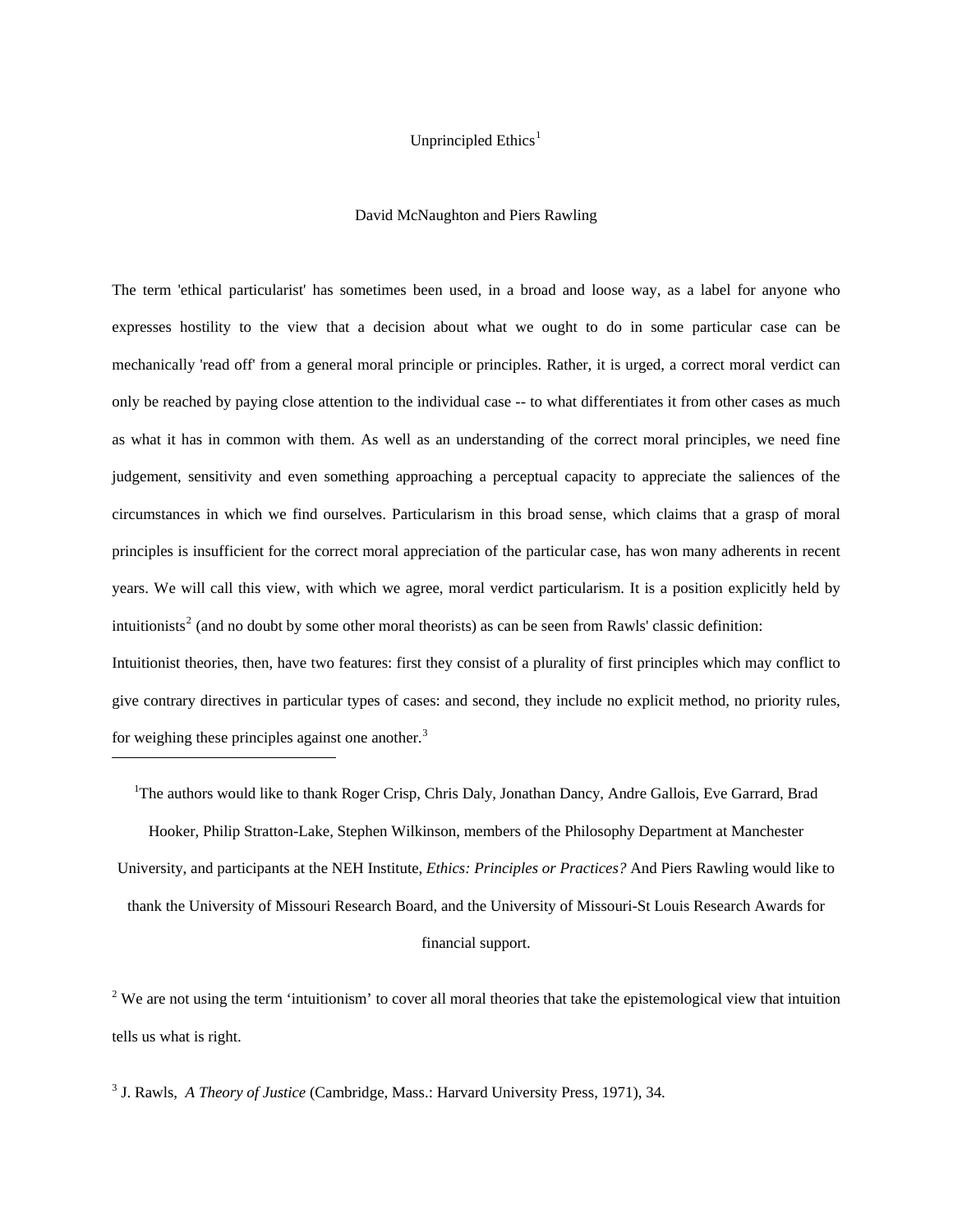But the term particularism is also used to refer to more controversial claims, one of which is the radical claim that there are *no* moral principles. It is not that general principles are insufficient to guide us in our consideration of the particular case -- they simply do not exist. It is this more radical view we consider here. It arose, in part, as a response to Hare, who coined the term 'particularist'.<sup>[4](#page-1-0)</sup> We shall examine this response to Hare, and go on to argue that it does not give us reason to abandon all conceptions of a moral principle (as Dancy sometimes does).<sup>[5](#page-1-1)</sup> We urge a more moderate position that acknowledges the truth and importance of certain weak moral principles.<sup>[6](#page-1-2)</sup>

### I TWO CONCEPTIONS OF A MORAL PRINCIPLE

As Hare defines particularism,<sup>[7](#page-1-3)</sup> it is, at least in its 'extremest' form, the rejection of the supervenience of the moral upon the non-moral -- that is, the rejection of the notion that if two circumstances are alike in all non-moral respects, then they must be alike in all moral respects. As Dancy uses the term, however, it means something different. Since Dancy sets up his position in conscious opposition to classical intuitionism, of the kind championed by W. D. Ross, we need to briefly expound Ross' notion of a prima facie or (better) *pro tanto* duty.[8](#page-1-4)

 Suppose the fact that an act would be just is always a reason in favour of doing it. Then justice is a *universally right-making* feature of acts. Or, as Ross puts it, there is a prima facie duty to be just. This is not to say that all just acts are right (there can be occasions when justice is outweighed by other considerations), but, rather, the fact that an act would be just always counts for that act, deontically speaking. Similarly, if the fact that an act would

<span id="page-1-0"></span>4 R. M. Hare, *Freedom and Reason* (Oxford: Clarendon Press, 1963), 18

<span id="page-1-1"></span>5 J. Dancy, *Moral Reasons* (Oxford: Blackwell, 1993).

<span id="page-1-2"></span><sup>6</sup> For a classification of particularisms, see pp. 36-41 of R. Audi, 'Moderate Intuitionism and the Epistemology of Moral Judgement', *Ethical Theory and Moral Practice*, 1 (1998), 15-44.

<span id="page-1-3"></span>7 Hare (*Freedom and Reason*, 18-19).

l

<span id="page-1-4"></span>8 W. D. Ross, *The Right and the Good* (Oxford: Clarendon Press, 1930).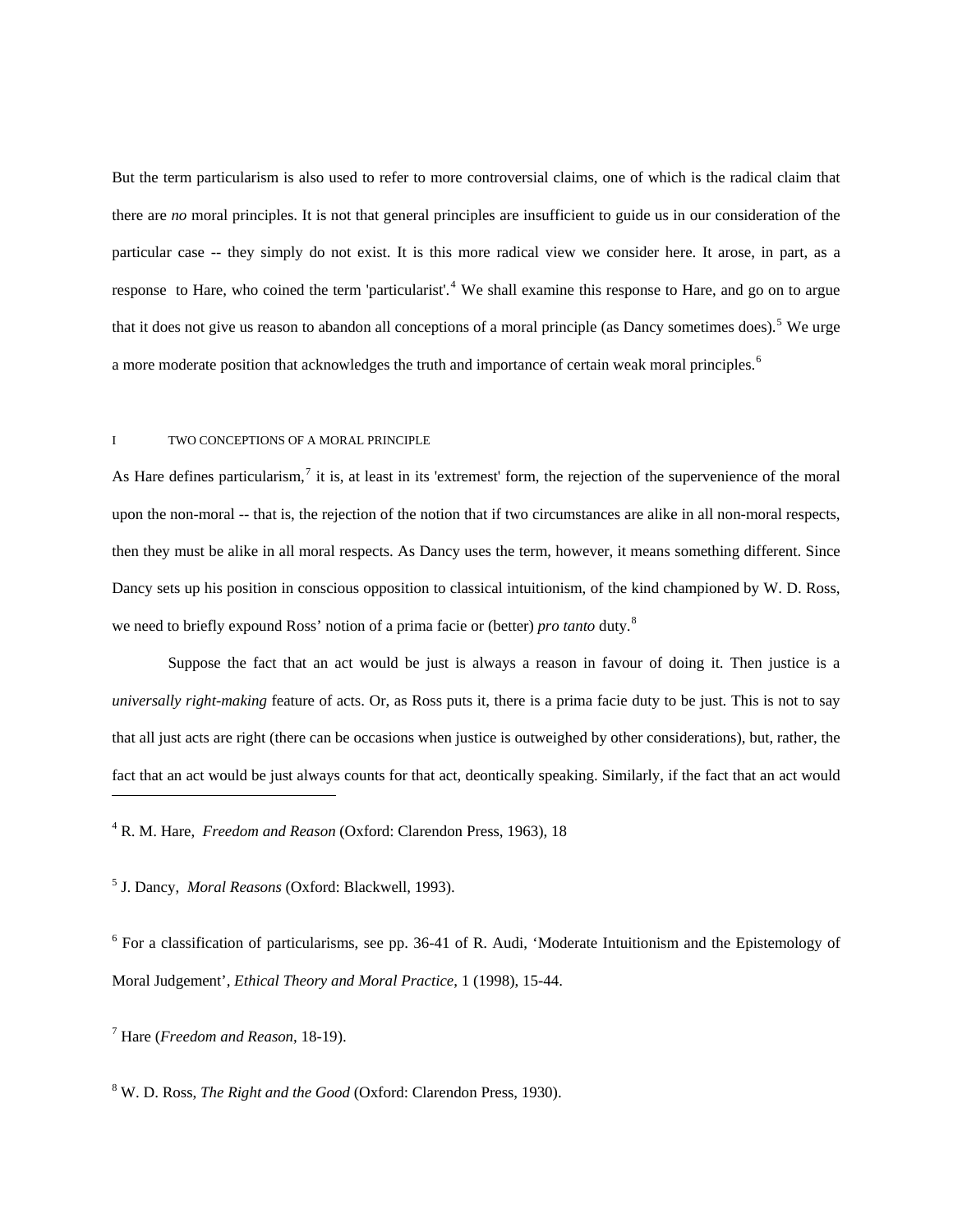be a betrayal of an innocent friend always counts against it, then the betrayal of innocent friends is universally wrong-making (which, to reiterate, is not to say that it is universally wrong). To employ a partial analogy with the chemical notion of valence, we have the following pair of principles: justice has a universally positive valence; whereas the betrayal of innocent friends has a universally negative valence. (A valence of zero corresponds to moral irrelevance in the circumstance). Such principles, of course, are not sufficient for determining the deontic status of an act, since they may conflict (we will refer to such principles as *weak*).

 Dancy's particularism (which is clearly consistent with supervenience) combines moral verdict particularism (the claim that there are no absolute principles for determining the overall deontic status of an act) with the more startling claim that are no weak principles (that is, there are no properties, apart from the thin moral properties right, wrong, etc., that have universally and counterfactually invariant valence). We dub this latter claim, with which we disagree, moral valence particularism.

 It is important to note that these claims are independent of one another. Hare's 'universal prescriptivism' commits him, among other things, to the 'thesis of universalizability'.<sup>[9](#page-2-0)</sup> Where 'M' abbreviates any moral term (such as 'good', 'right', 'just', or 'courageous'), we have:

(U) If an act or circumstance is M, then any relevantly similar act or circumstance is M (where relevant similarity is a matter of sharing some set of descriptive (i.e., non-moral) properties).

When we judge an act, say, morally proscribed, we do so because it possesses non-moral properties, say,  $P_1-P_n$ . And we are then rationally committed to the following *strong* moral principle:

(P) Any action with non-moral properties  $P_1-P_n$  is morally proscribed.

Hare thinks that all moral judgements rest on principles of this form. Thus his position is inconsistent with moral verdict particularism. But this does not commit him to the view that  $P_1$  (say) has invariant moral valence.

<span id="page-2-1"></span>Dancy sometimes speaks<sup>[10](#page-2-1)</sup> as if universalizability commits one to thinking well of arguments such as the following. Suppose one accepts that a person's lack of direct benefits from the local schools (she has no children) is

<span id="page-2-0"></span>9 R. M. Hare, *The Language of Morals* (Oxford: Clarendon Press, 1952) and *Freedom and Reason.*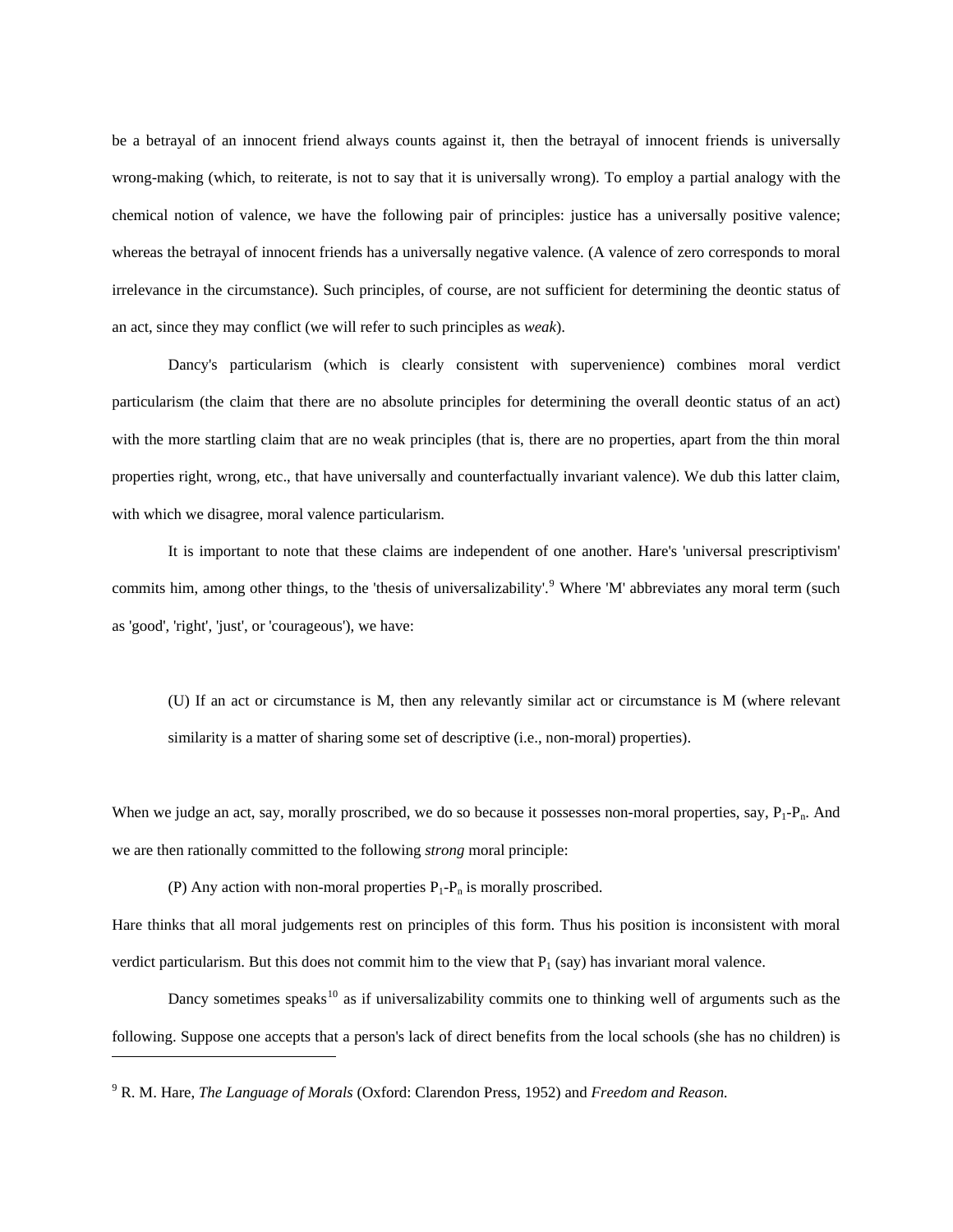irrelevant to the issue of whether or not she should contribute to them, then (we have heard it argued) one must accept that a person's lack of direct benefits from the departmental coffee fund (she does not drink coffee) is irrelevant to the issue of whether she should contribute to it. But universalizability entails no such commitment: it is quite consistent with (U) to maintain that a lack of direct benefit can have varying valence.

 It is only the extremest of anti-particularists who would maintain that the valence of all properties is invariant; and we doubt that there are any such extremists. It is certainly not a view held by the intuitionists. Urmson, having quoted Rawls' definition with approval, gives a second definition in terms of reasons.

Some fact will be a primary reason for acting in a certain way if that fact's obtaining is always a reason for acting in that way, though not necessarily a sufficient reason. Some fact will be a secondary reason for acting in a certain way if that fact's obtaining brings about some fact which is a primary reason for acting in that way. $11$ 

If the fact that an act is just, to revert to our earlier example, is a primary reason for performing it, then justice has universal positive valence, and we have the weak principle:

(J) In so far as an act is just, this counts in its favour.

But there are plenty of examples of what Urmson would call secondary reasons -- considerations with varying valence. The fact that some act would be illegal is often a reason against doing it, but we need not assume that the fact that an act is illegal will always count against doing it. It may be in virtue of other things that are generally true of illegal acts that the fact that an act is against the law is a strike against it. There might be special cases where its

l

<span id="page-3-0"></span>11 J. O. Urmson, 'A Defence of Intuitionism', *Proceedings of The Aristotelian Society* ns, lxxv (1975), 112. The notion of bringing about some fact is not clear. We try to say a little more in connection with Ross' theory in part III.

<sup>10</sup> Dancy (*Moral Reasons* 88-90).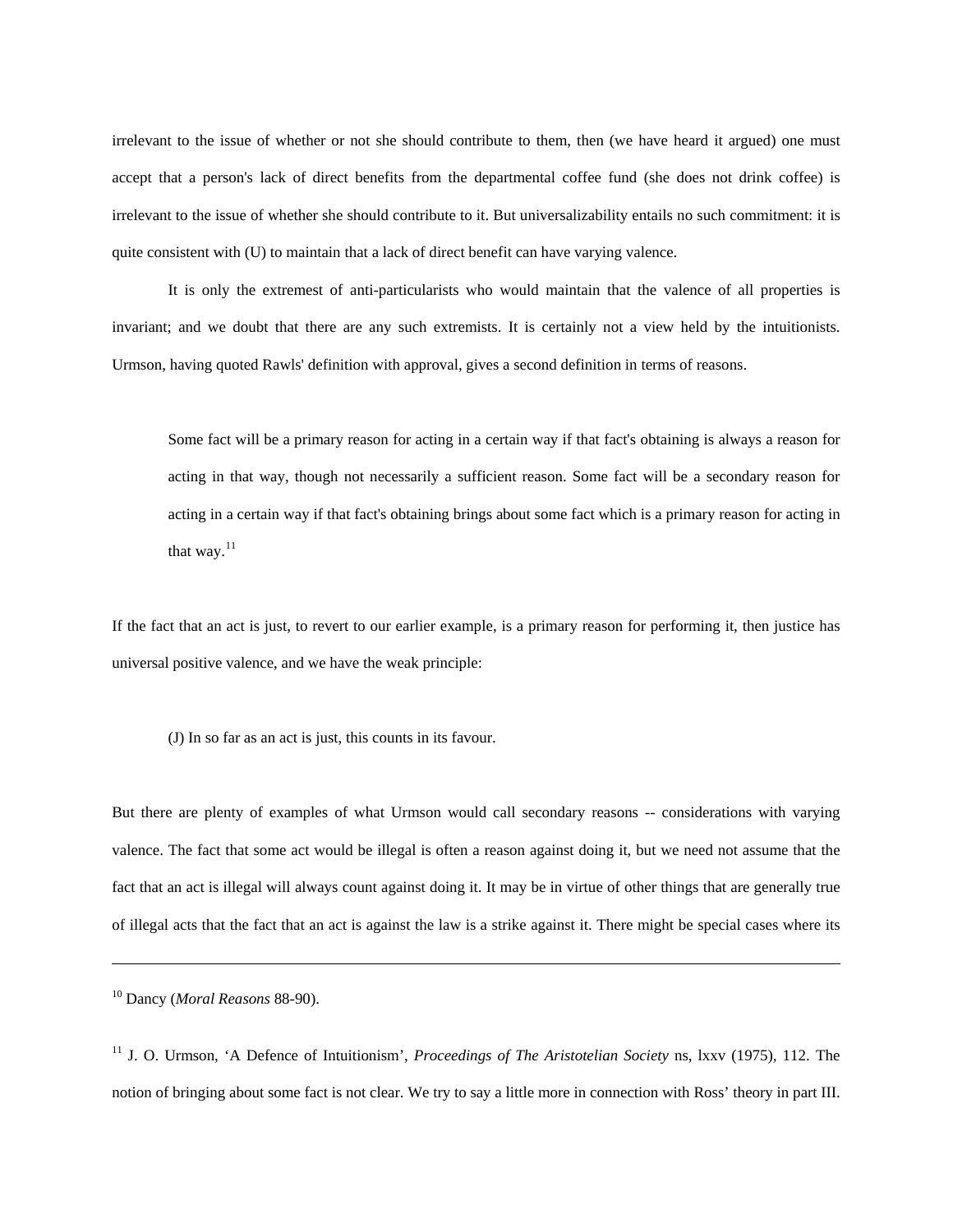being illegal is morally neutral or even counts in favour of an act, as perhaps was true in the case of the Nuremberg laws in Nazi Germany. Or, to take a different example, that someone is strong can sometimes be a morally acceptable reason for giving them a job, and sometimes not. Justice may well be thought to require that we discriminate between job applicants only where the properties in question are relevant to the job. But which properties are relevant to the job will vary from case to case. Endorsement of (U) is consistent with sharing these judgments.

 To put matters in a different way: relevant similarity in Hare's sense can be interpreted holistically. That is, the valence of non-moral features in a principle such as (P) can be sensitive to context --  $P_1$  in the context of  $P_2-P_n$ might have negative valence, but it might have positive valence in another context. However, unlike Dancy, Hare does think that there are some terms (other than the thin moral terms) that have constant valence: the 'secondarily evaluative' terms, such as 'courageous'. These are, roughly speaking, coincident with Williams' 'thick' moral terms.<sup>[12](#page-4-0)</sup> And, modulo certain wrinkles that will appear in section III, we concur with Hare that thick moral terms are univalent.

 However, the significance of this claim is very different on our view from its significance on Hare's. When we say that justice has universally positive valence, we mean that it always counts in favour of an act that it would be just; and that just acts are commendable in so far as they are just. Justice is an important feature that must be weighed up with the other considerations present in determining what to do. Hare simply means that to declare an act just is, on pain of violating the current prescriptive meaning of the term 'just', to commend it for being so -- it is part of his project to avoid commitment to properties such as commendability.

 Indeed, Hare's model of morality is not one based on the notion of weighing reasons against one another. The weighing of reasons is a crucial aspect of intuitionism and other theories that endorse moral verdict particularism, and comports with our ethical intuitions. Reasons for action are not overriding, of course: there will

 $\overline{a}$ 

<span id="page-4-0"></span><sup>12</sup> B. Williams, *Ethics and the Limits of Philosophy* (London: Fontana Press/Collins, 1985), 129, 140.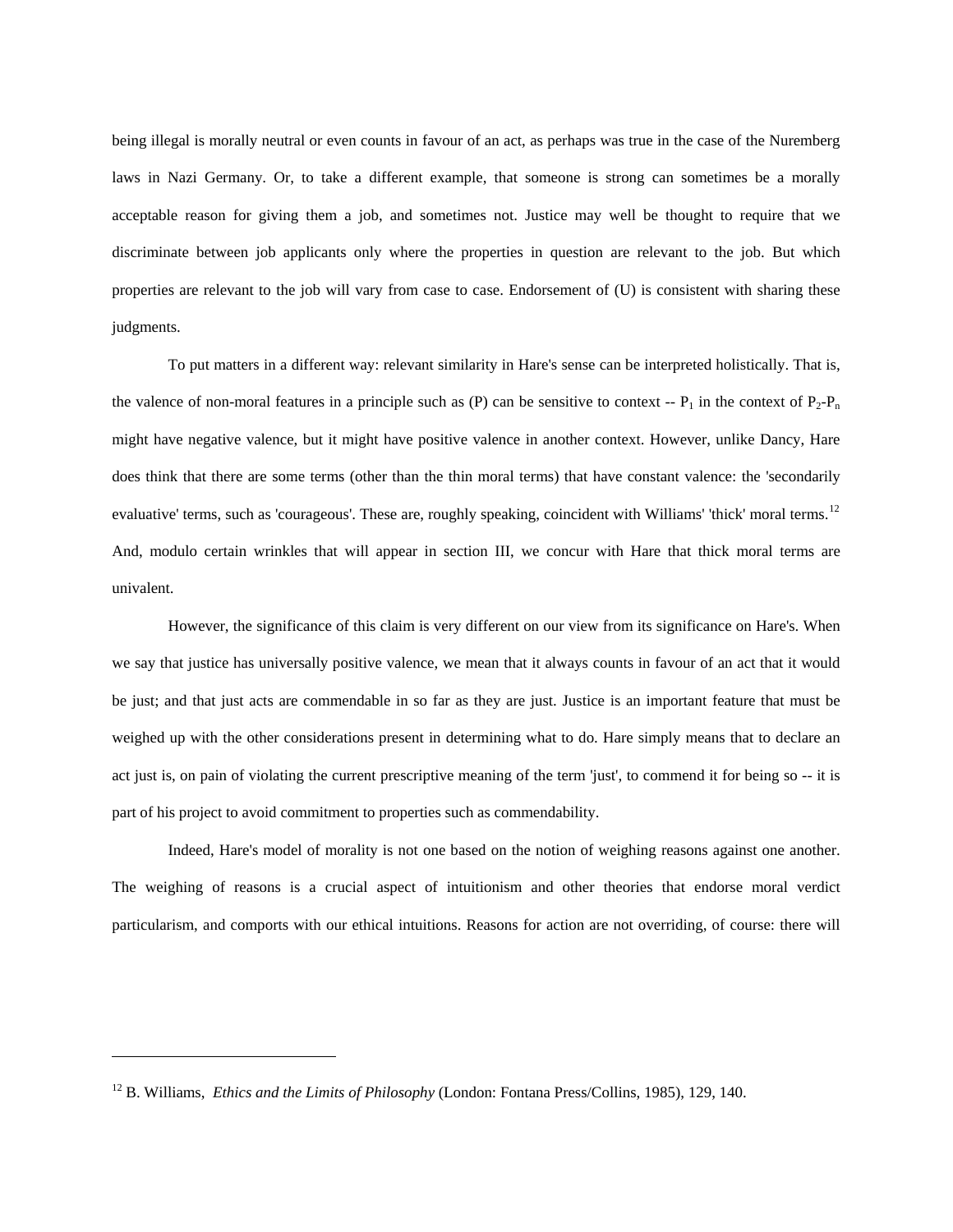typically be reasons for and against any action. On our view, (rational) agents confronted with (difficult) choices seek out reasons for and against their various options and weigh them up.<sup>[13](#page-5-0)</sup>

 Hare's model is very different. We noted above that the valence of any non-moral feature can vary from context to context on Hare's view. But the view is also consistent with non-moral features having no moral valence at all. The model simply has it that the bearer of some set of non-moral features has some particular moral property; it is no essential part of the model that the features have (context dependent) moral valences taken one by one in such a way as to facilitate the evaluation of their individual contributions to the whole.

 Among other things, the contribution of thick properties is rendered opaque. On our view it is helpful, in deciding whether to perform an act, to determine whether it would be, say, just. Hare, on the other hand, seems concerned only to look to non-moral properties in making such a decision. On his view, the following principle:

(Q) Any action with non-moral properties  $Q_1 - Q_m$  is just

 $\overline{a}$ 

can tell you that an act is just, but it is only some set of the act's non-moral properties that feature in the determination of its rightness (and, as far as we can tell, this set may or may not include various of properties  $Q_1$ -

<span id="page-5-0"></span><sup>&</sup>lt;sup>13</sup> In the case of reasons, not only is there no weighing algorithm, but, of course, agents can fail to know the facts that constitute their reasons (or know the facts and fail to realize that they are reasons). The relation between an agent's reasons and her obligations is, we think, complex -- and we shall not discuss it further here, beyond noting the failure of a naive equation of what an agent ought to do with what she has most reason to do. This is brought out by the following adaptation of an example due to H. A. Prichard (in 'Duty and Ignorance of Fact' in *Moral Obligation and Duty and Interest* (Oxford: Oxford University Press, 1968, 29). Do you have a reason to slow down before entering a main road? Legal issues and example-setting aside, if there is no traffic coming, you have no reason to slow down. Yet we concur with Prichard in thinking that you should slow down, even if there is no traffic coming.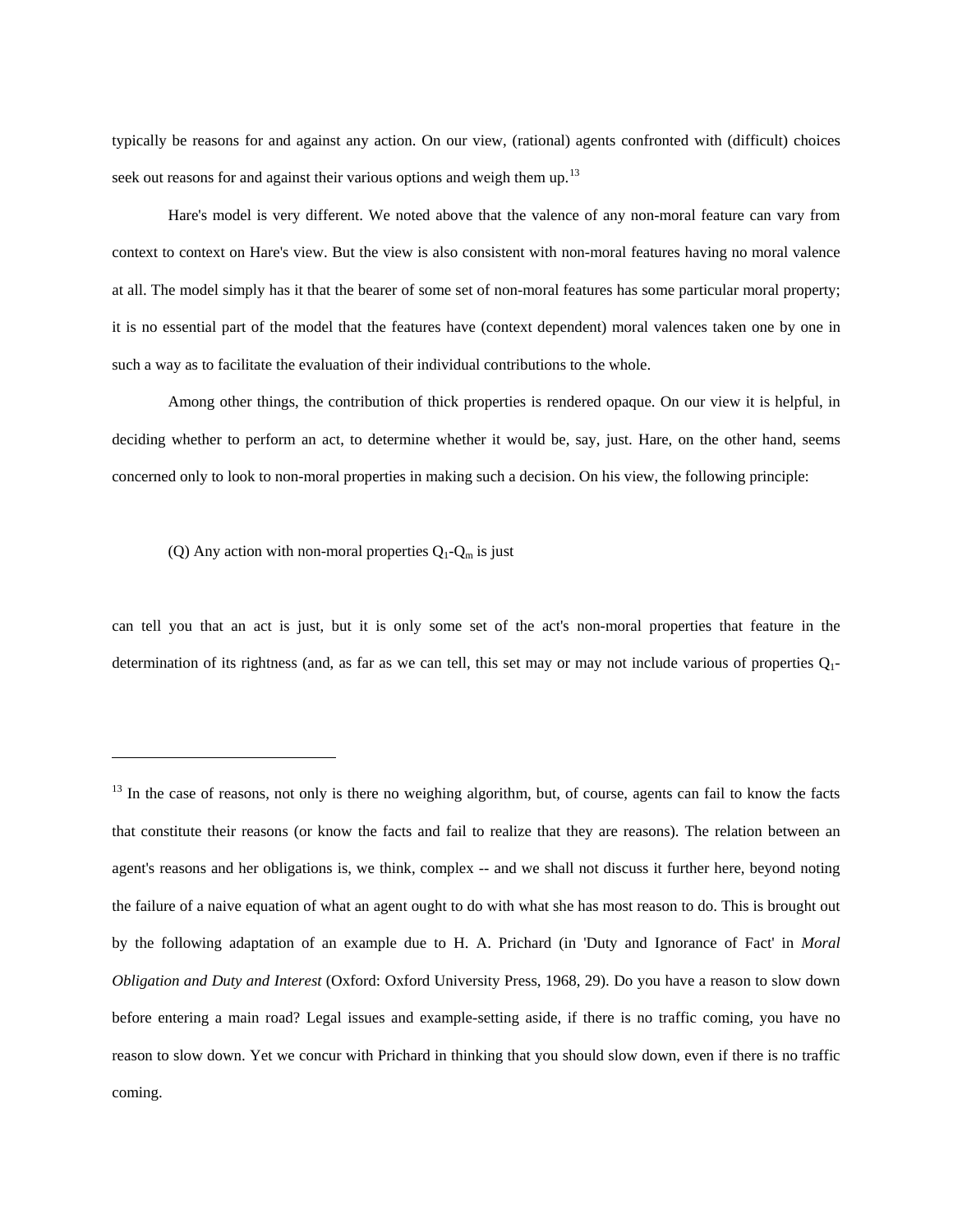$Q_m$ ).<sup>[14](#page-6-0)</sup>So we have the possibility of commending an act in so far as it is just, but not commending it overall. The relevant imperative here would appear to be something along the lines of: 'In so far as an act is just, do it'. But it is unclear what it would be to follow a command so qualified. It is, of course, not the conditional command: 'If an act is just, do it'. Rather one might be commanded to do the act in so far as it is just, but not do it overall -- which makes little sense.

 There is a certain irony here: for the particularist (such as Dancy) who denies even that any morally thick properties have invariant valence, a similar issue arises. On this view, having determined that an act is just, we then have to ask the further question: does justice count for or against here, or is it morally irrelevant?

 So far we have classified Dancy's position as being opposed to classical intuitionism, as defined by Rawls. If intuitionism is understood in a rather wider sense, however, as the view that there is an irreducible multiplicity of morally relevant considerations that have to be weighed to reach a moral verdict, then even a radical particularism such as Dancy's can be classified as an intuitionist theory. It will be simpler, for purposes of exposition, to think of the question of whether there are properties with invariant moral valence as a family squabble within intuitionism. All intuitionists are moral verdict particularists, but they differ in their attitude to moral valence. We shall distinguish three positions. The first variety of intuitionism claims that there are non-trivial cases of universally and counterfactually invariant valence, and these all involve thick moral properties. We shall call this thick intuitionism.[15](#page-6-1) (We speak of counterfactual invariance because the claim is not merely that a feature happens to have

 $\overline{a}$ 

<span id="page-6-1"></span><sup>15</sup> We have not the space here to discuss the issue of whether all morally thick concepts have invariant valence. Blackburn, 'Through Thick and Thin', *Proceedings of The Aristotelian Society* suppl. vol. lxvi, (1992), .285-299, for example, denies that 'lewd' is always used with disapprobation -- someone might declare: 'What we need here is an injection of lewdness into the proceedings.' And lewdness might be considered morally thick. We agree that the

<span id="page-6-0"></span><sup>&</sup>lt;sup>14</sup> We have our doubts as to whether Hare, in *The Language of Morals*, can maintain his imperative model of prescription here. (Q) does not entail, of course, that any action with non-moral properties  $Q_1-Q_m$  has any particular thin moral property. Rather, the prescriptive meaning of 'just' presumably entails merely: 'In so far as an act is just, commend it' as distinct from 'Commend all just acts'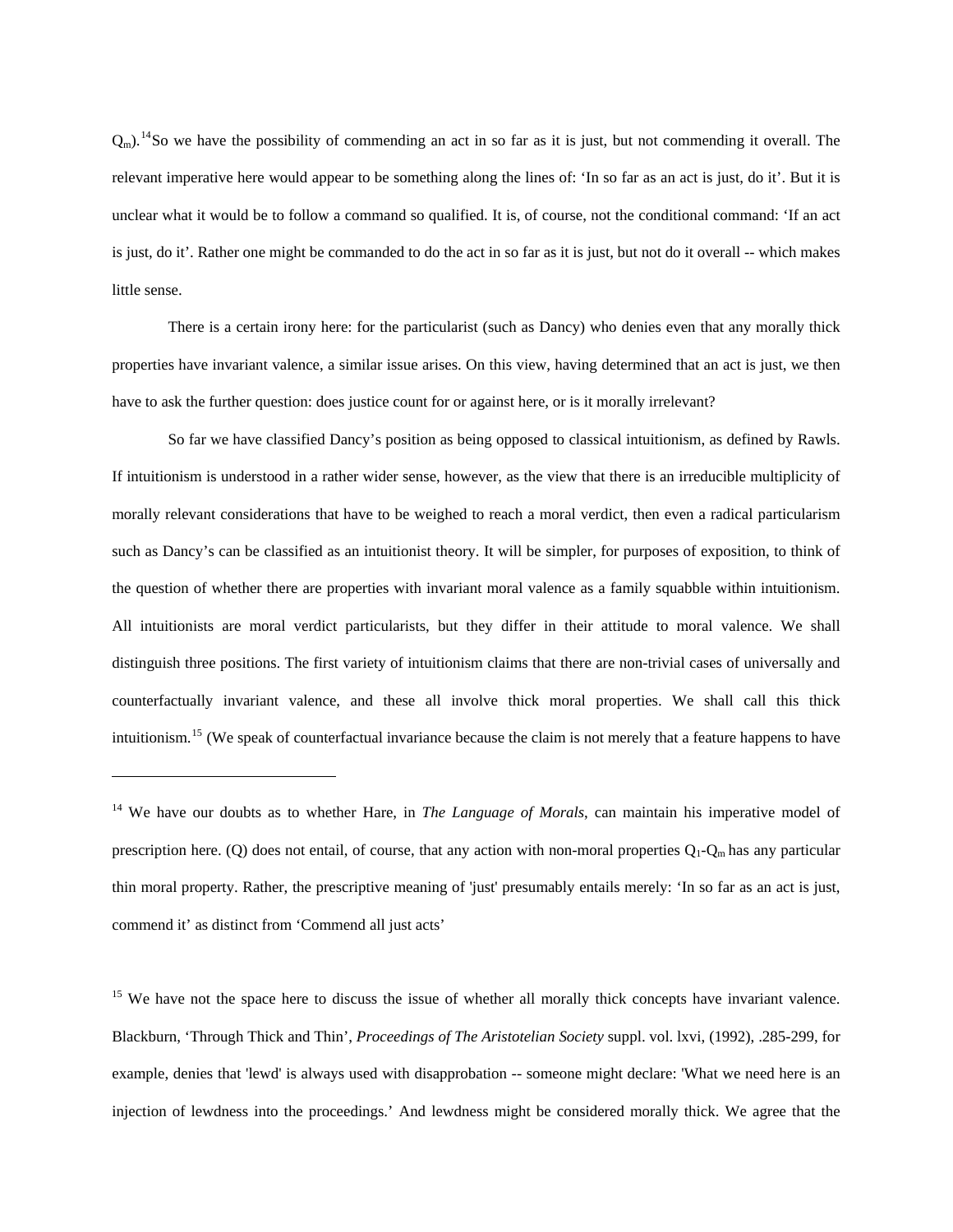invariant valence in all actual acts, but also that it would count in the same direction in any act possessing it.) The straightforward cases are along the lines of principle (J). But there are less straightforward cases that we shall discuss in section III.

 The second variety of intuitionism adds some (but not all) non-moral properties to thick intuitionism's list of features with invariant valence. To mark this abundance we shall call this fat intuitionism. And the third variety of intuitionism makes a sweeping subtraction: it claims that the only cases of invariant valence are trivial, such as the claim that murder is wrong, if murder is construed as wrongful killing. On this view, which we shall call thin intuitionism, there are no primary moral reasons in Urmson's sense. This is Dancy's moral valence particularism.

 Contemporary particularism arose, in large part, as a response to Hare. We turn now to the arguments of McDowell and Dancy against Hare's conception of morality, and examine their impact on the cases for the varieties of intuitionism.

### II PARTICULARIST ARGUMENTS

Perhaps the first question that arises for Hare's conception is that of how to justify an initial moral judgement. As we saw above, having once proscribed an act because it has non-moral features  $P_1-P_n$ , (U) dictates that we proscribe any future act with those features. But, as Dancy points out, nothing is said about how to justify the initial proscription.<sup>[16](#page-7-0)</sup>

And there is a further difficulty.<sup>[17](#page-7-1)</sup> How are we to rule out the possibility of an act instantiating  $P_1-P_n$  to the required degree together with some countervailing property,  $P_{n+1}$  (a 'defeater'), the combination of which requires us

term is culturally encrusted, but we do not see it as having the stature of justice. Furthermore, the relevant issue for our purposes is not that of the usage of the term for purposes of expressing disapproval or otherwise. The issue is whether or not it counts against an act that it is lewd.

<span id="page-7-0"></span>16 Dancy (*Moral Reasons,* 82-3).

 $\overline{a}$ 

<span id="page-7-1"></span>17 Dancy (*Moral Reasons*, 80-81).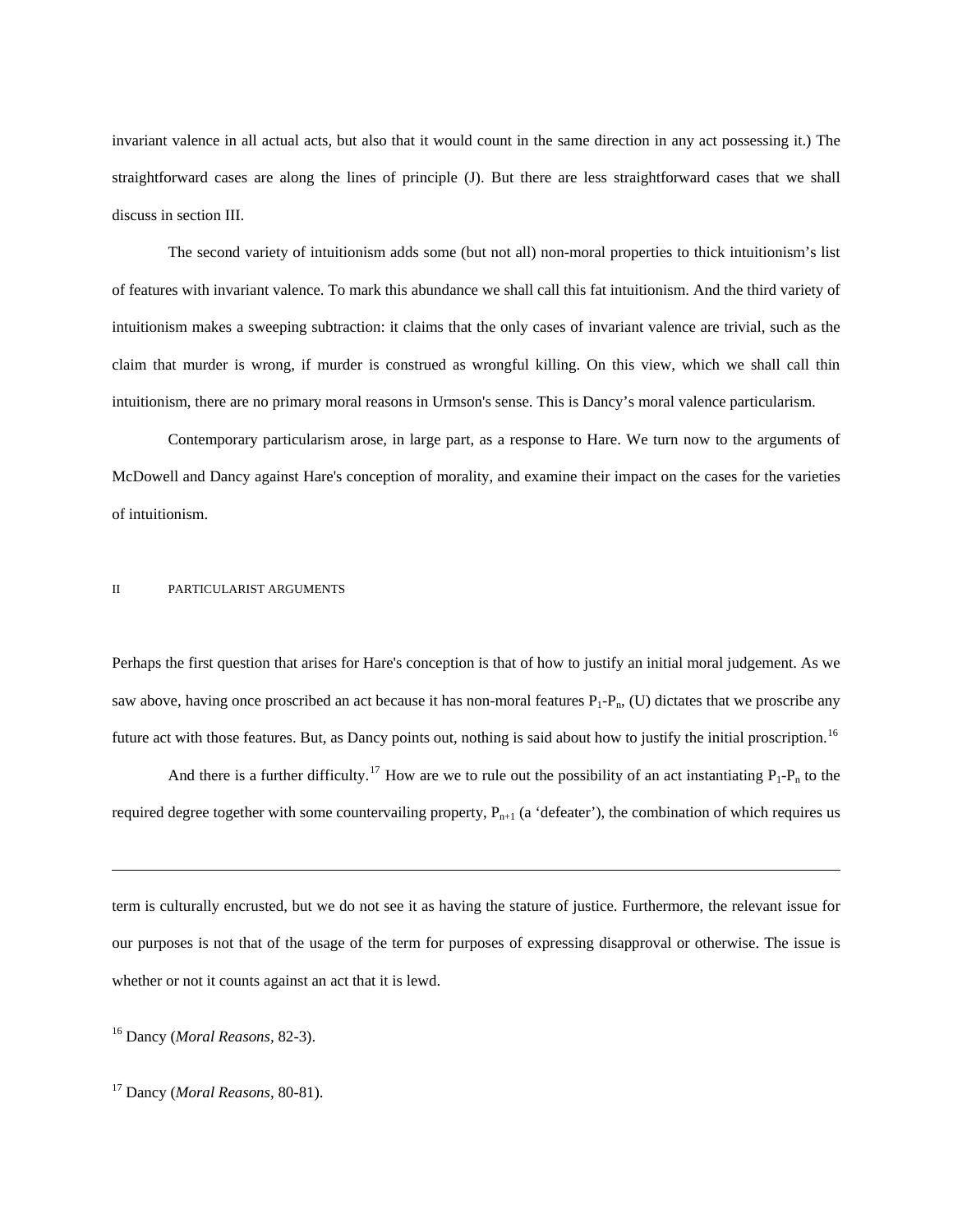to alter our attitude to one of approbation? The obvious response to such an instance would be to add the absence of the countervailing property to  $P_1-P_n$  to yield

(P') Any action with non-moral properties  $[P_1-P_n]$  and not  $P_{n+1}$  is morally proscribed.

But this is a trivializing manoeuvre (as Hare realises<sup>[18](#page-8-0)</sup>), unless there is reason to declare some stopping place: if all non-moral properties are included, then no two numerically distinct acts share all the relevant properties. And it is precisely the burden of Dancy's plaint here that no such stopping place can be determined in advance. Even if there are principles such as (P) that stop short of listing the entire supervenience base, we have yet to find any, let alone any that are of practical use.

 This argument supports all three types of intuitionism, since it attacks a vision of morality that all intuitionists reject (they are all moral verdict particularists). However, it also places a burden upon the advocates of fat or thick intuitionism. The thin intuitionist is radically holistic about moral reasons: she claims that the pertinence and force (i.e., both the sign and the magnitude of the valence) of *any* reason contributing to a moral judgement in a circumstance are dependent in part upon the other reasons there present. Thus the addition of  $P_{n+1}$  above might reverse proscription by modifying the valence of other factors. The challenge to the fat or to the thick intuitionist is: what reason have we to suppose that the valence of any consideration (non-moral or thick) is invariant across all possible cases? Why cannot the positive valence of a consideration in a particular case be reversed (or equal zero) in a new case? We will address this question further in sections III and IV, where we continue our argument for thick intuitionism**.** But we note here that we are not claiming that (say) justice has the same degree of relevance in all cases -- it can vary in import depending upon other features of the case. But its import never falls to zero or turns negative.

<span id="page-8-0"></span><sup>18</sup> Hare (*Freedom and Reason*, 12).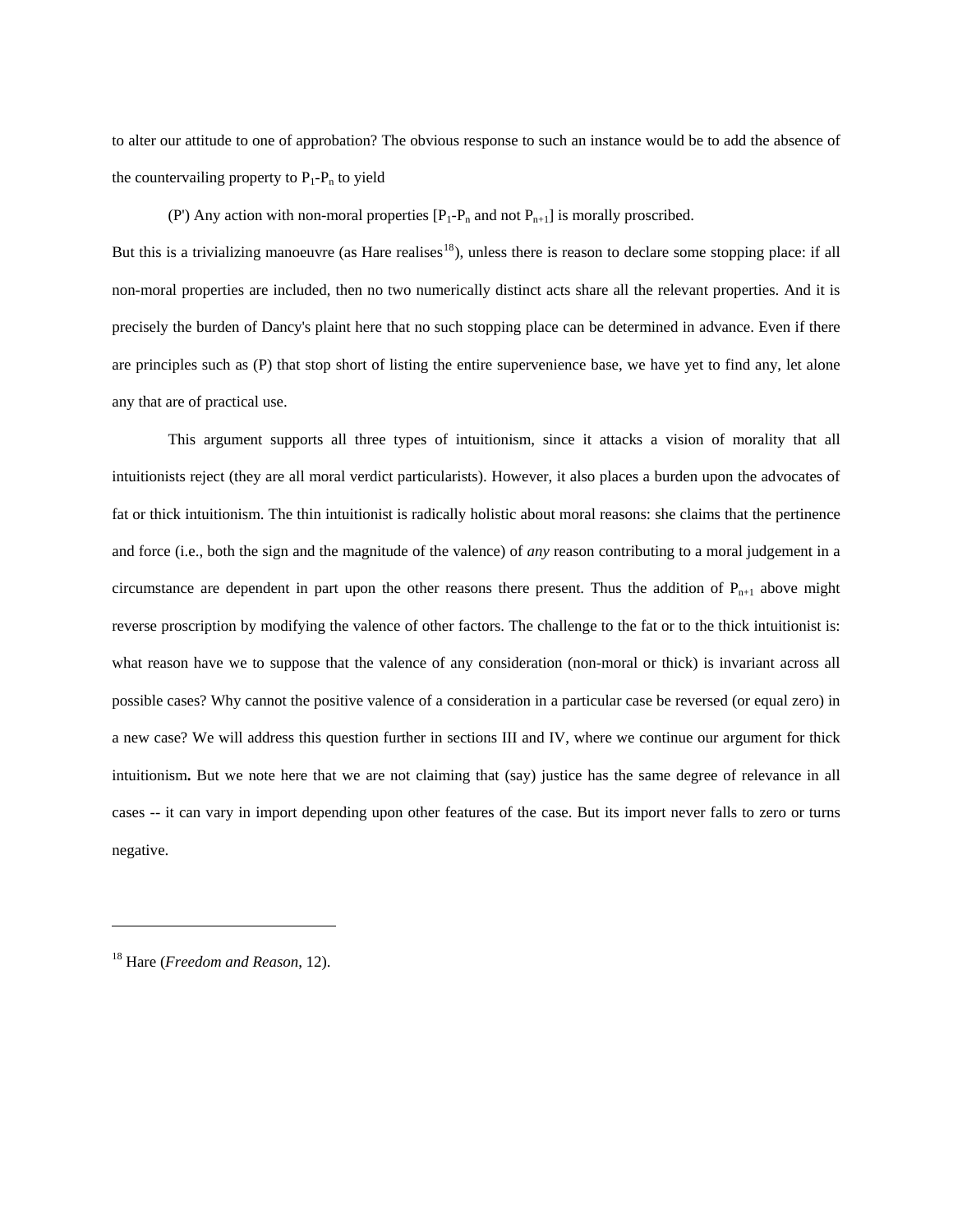We consider now a pair of arguments due to McDowell.<sup>[19](#page-9-0)</sup> McDowell sees strongly principled views such as Hare's as attempting to ground moral judgement and justification in the following of rules, and draws upon Wittgenstein to argue that this strategy is wrong-headed. To take the standard example of the rule for adding 2, we declare that 1002 is the result of adding 2 to 1000; but what justifies this? Adverting to a further rule is otiose: we would then be required to justify the claim that this further rule is being followed -- and if justification must be grounded in rules, we clearly have a vicious regress. So, if the motivation for adverting to moral principles is to ground moral justification thereby, such views are ill-motivated: there is no such grounding to be had.

 Consider the question: 'How do I know that this act is morally proscribed?' In the case where the act is 'relevantly similar' to some previous act that was morally proscribed, Hare's answer is that there is a known strong principle of the form of (P) in force. This advertence to principle, on McDowell's interpretation of Hare, supposedly grounds the present judgement in apodictic fashion. But to make this grounding claim is to misconceive rules as antecedently present 'rails' extending from old judgements to new. (No sequence can dictate further entries.) According to McDowell, Hare supposes that strong moral principles are required in order to ground our moral judgements. But this they cannot do.

 There is a response to this challenge, however. The rule-following considerations do no more than undercut a motivation for the appeal to strong principles in ethics. Mathematics *is* principled in a strong sense -- (ungrounded) justification in mathematics is rule-bound. Provided we have mastered the relevant subject matter, we can, in mathematics, derive theorems from axioms in accord with derivation rules (for example). And, according to Hare, we can derive and justify judgements (provided, again, we have mastered the subject matter) from strong moral principles and current conditions. There is the obvious problem of how we arrive at the first judgements of each type. But supposing this overcome, (ungrounded) moral justification would require judging in accord with the strong moral principles.

<span id="page-9-0"></span><sup>19</sup> J. McDowell 'Non-cognitivism and Rule-following' in S. Holtzman and C. Leich (eds.) *Wittgenstein: To Follow A Rule* (London: Routledge & Kegan Paul, 1981). Repr. in McDowell *Mind, Value, and Reality* (Cambridge, Mass.: Harvard University Press), 198-218.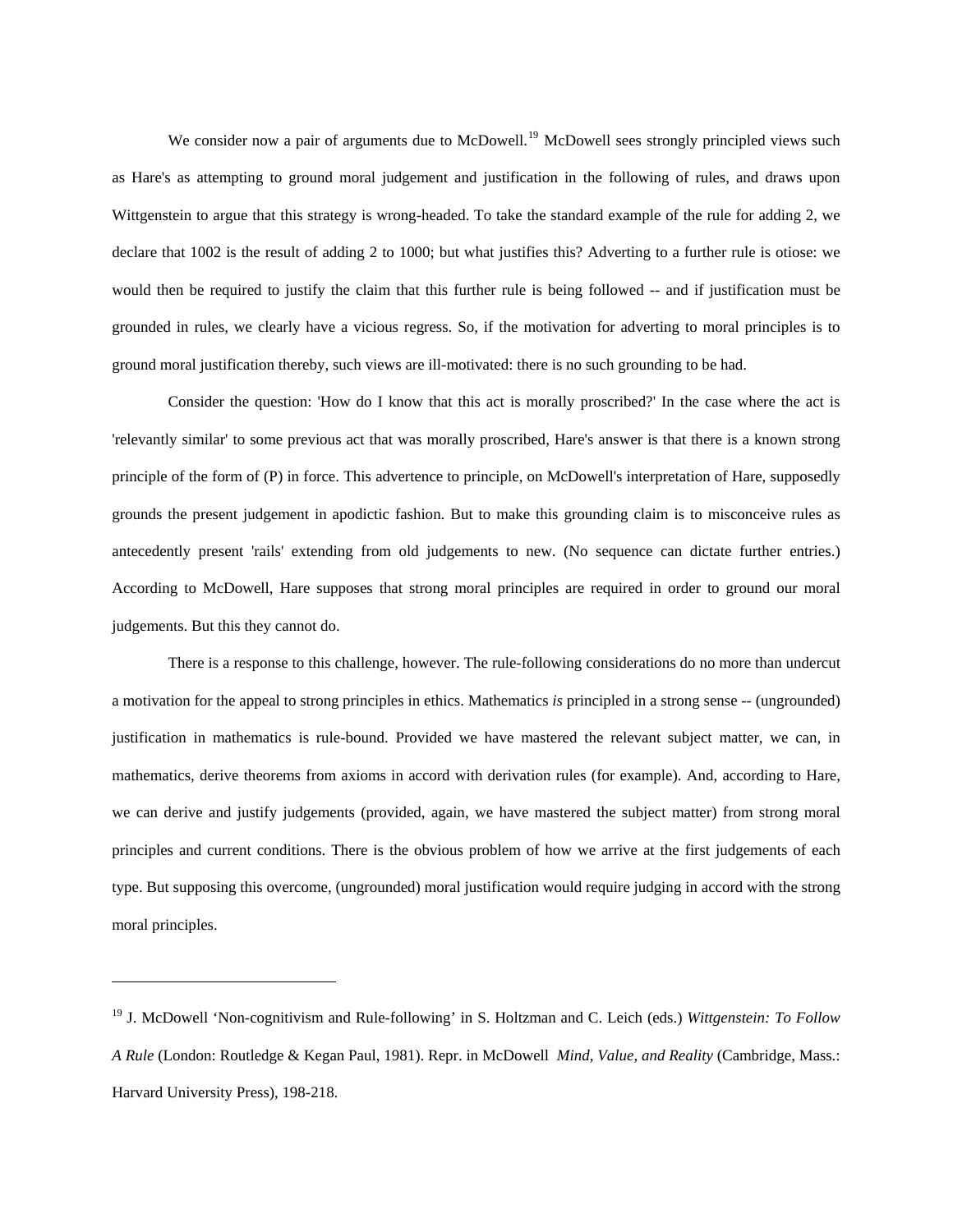According to the opponent of strong moral principles, of course, morality is not rule-bound in this way. But since the Wittgensteinian rule-following considerations apply to mathematics, care must be taken not to assume that they tell the whole story against moral principles.<sup>[20](#page-10-0)</sup> They tell against the possibility of ultimate grounding in both the mathematical and moral spheres. Indeed, if the motivation for Urmson's view that primary moral reasons have unvarying valence is to ground some notion of justification thereby, then this motivation too falls prey to them. But suppose one sees the dispute between Urmson (or Ross) and Hare simply as a matter of debating what (ungrounded) justification *is* in the moral sphere. On this account, they can both acknowledge Wittgensteinian 'vertigo', and we must measure the merits of their positions by other yardsticks.

We turn now to another, related argument of McDowell's. Implicit in Hare's view (recall (Q)) is the notion that our moral classifications coincide neatly with our non-moral classifications: acts can be classified into groups on non-moral criteria, each group being such that the same moral judgement applies to all its members. Against this McDowell takes another Wittgensteinian line:

... supervenience [of the moral on the non-moral, in the present case] leaves open this possibility ... : however long a list we give of items to which a supervening term applies, described in terms of the level supervened upon, there may be no way, expressible at the level supervened upon, of grouping just such items together. Hence there need be no possibility of mastering, in a way that would enable one to go on to new cases, a term that is to function at the level supervened upon, but is to group together exactly the items to which competent users would apply the supervening term. Understanding why just those things belong together may essentially require understanding the supervening term. $^{21}$  $^{21}$  $^{21}$ 

Suppose Hare were correct and we could codify moral judgements in the manner of:

<span id="page-10-0"></span> $20$  Thanks to Bert Dreyfus for alerting us to this point.

<span id="page-10-1"></span><sup>21</sup> McDowell (*Mind, Value and Reality*, 202).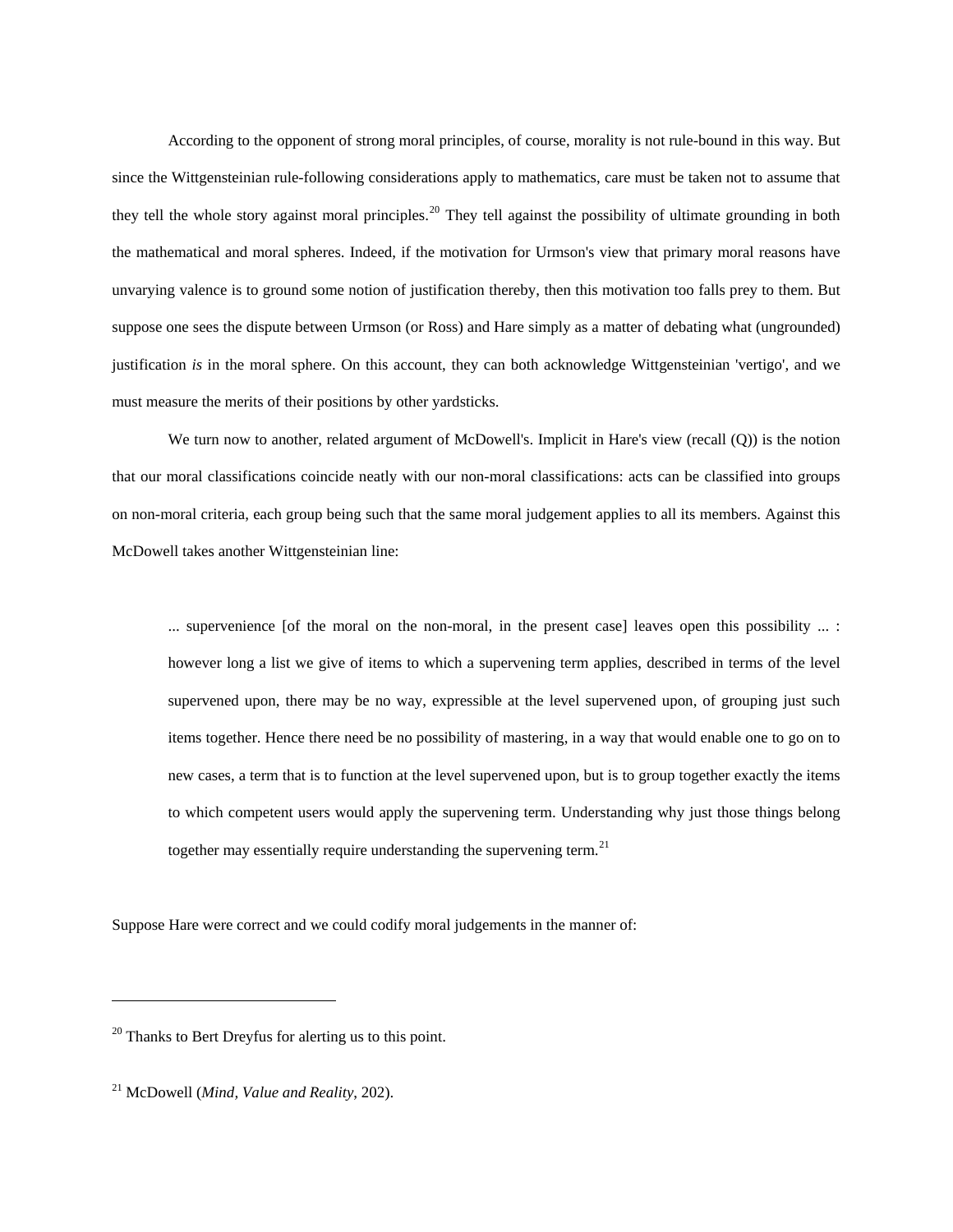(Q) Any action with non-moral properties  $Q_1-Q_m$  is just,

there would be a list comprising arbitrarily many principles of this form:

- (Q) Any action with non-moral properties  $Q_1-Q_m$  is just,
- (Q') Any action with non-moral properties  $Q'_1-Q_p'$  is just,
- (Q") Any action with non-moral properties  $Q''_1-Q_q''$  is just,

and so on.

l

In order to apply the term 'just', we would need to see what all the groupings  $[Q_1-Q_m]$ ,  $[Q'_1-Q_p']$ ,  $[Q''_1-Q_q'']$  and so on, have in common with one another, and be able to proceed into the future. Why, for instance, is  $[Q_1-Q_m]$  grouped with  $[Q'_1-Q_p']$ ? We have seen that the possibility of defeaters gives us reason to doubt that there are (useful) principles such as (Q), but even if there were, what reason have we to suppose that the grouping of acts as just is transparent or makes any sense at the non-moral level? Why would we have one grouping rather than another if that were so? The point of the groupings is left obscure on Hare's view. (Compare the case of tin openers: at the nonfunctional level, it makes no sense to group together such a physically diverse set of objects under a single rubric.)

 As Dancy puts it: although the moral supervenes upon the natural, 'the subvenient base may be naturally shapeless'.<sup>[22](#page-11-0)</sup> The onus is placed upon Hare to explain in what sense justice can have a 'shape' on his view, according to which it is a non-moral construct with a prescription contingently attached.<sup>[23](#page-11-1)</sup> The thick intuitionist does not bear this burden so heavily. She can acknowledge a property of justice visible, because of its invariant valence, at the moral level. The valence is not a merely contingent attachment, it is an essential feature of justice. And this helps explain why justice shows up in the moral perspective.

<span id="page-11-0"></span><sup>&</sup>lt;sup>22</sup> Dancy (*Moral Reasons*, 79). This is not strictly accurate. It is actually the set of instances of a moral property that may be shapeless at the natural level.

<span id="page-11-1"></span><sup>23</sup> Hare (*Freedom and Reason*, 187-9).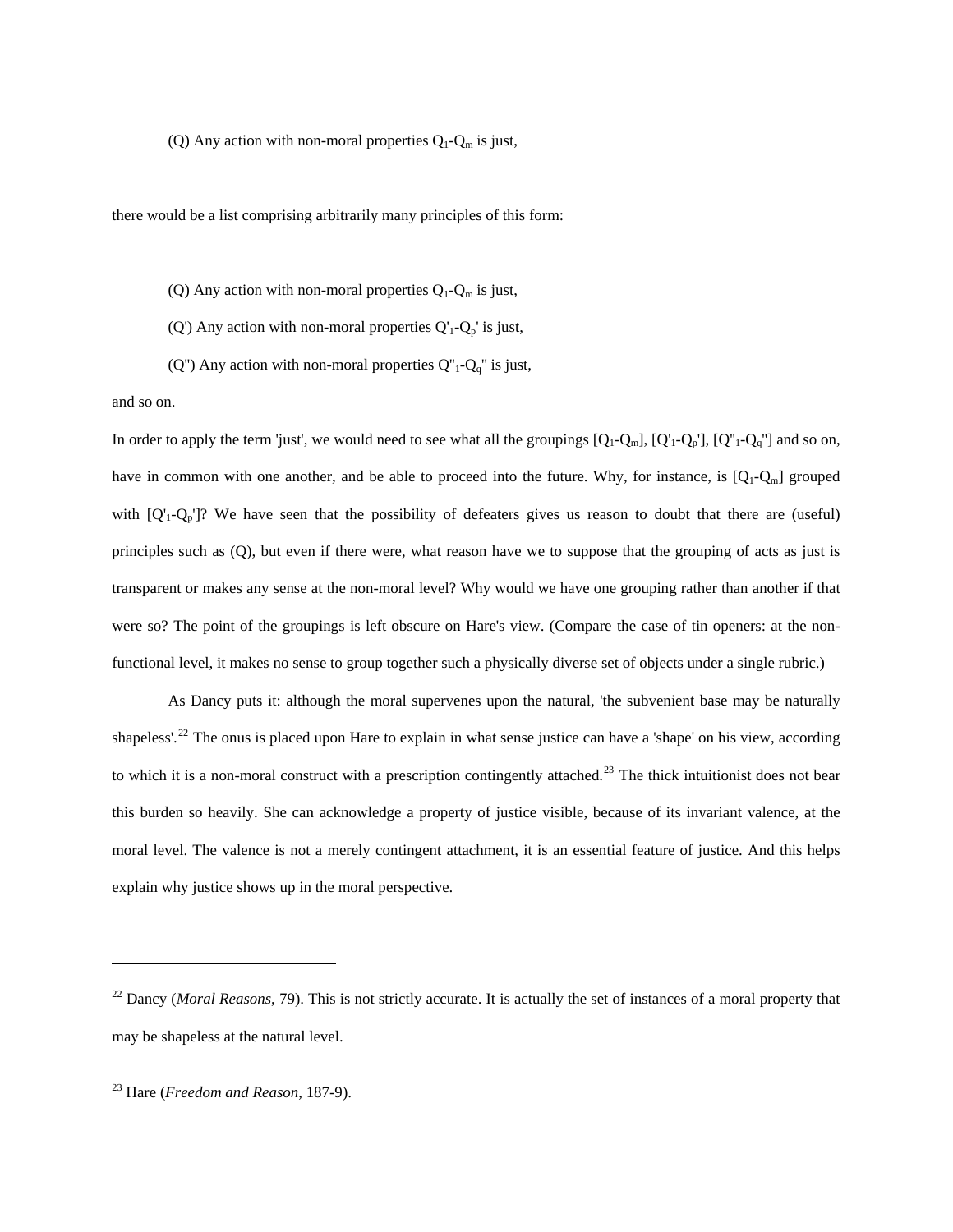At least Hare does embrace the univalence of justice. The complaint is that he generates it in the fashion of an afterthought (it is as if we could group things into tin-openers and others without looking to the function of opening tins). The thin intuitionist denies this univalence, and this might yield its own set of problems when it comes to appreciating the 'shape' of justice. Justice is a moral concept, and we suggest that understanding it, qua supervening term, requires an apprehension of its

essential connection to the right. But the thin intuitionist denies that there is such an essential connection. With its variable valence, justice is in this respect, for her, on a par with the non-moral properties. Why, then, is justice shapely from, and only from, the moral perspective?

 The fat intuitionist has non-moral properties with invariant valences. And such invariance could lend more 'shape' to moral practice from a non-moral perspective than McDowell's argument might lead us to expect.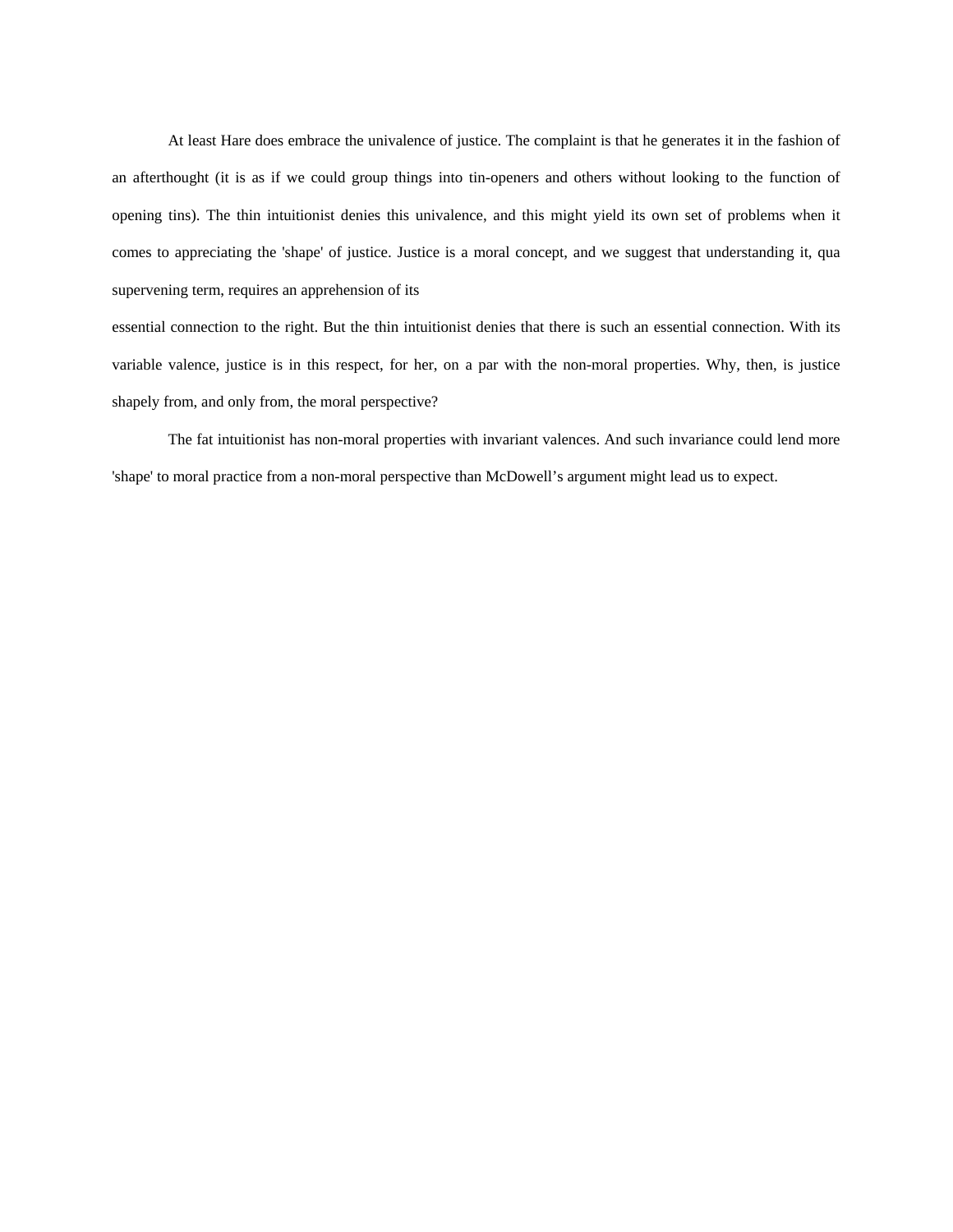In order to examine further the relative strengths of the three varieties of intuitionism, it is helpful to have a model of thick intuitionism before us. We take as our starting point Ross' ethical theory. As Urmson rightly points out<sup>[24](#page-13-0)</sup> Ross' famous list of prima facie duties is intended as a list of primary reasons.<sup>[25](#page-13-1)</sup> Ross' provisional list (he tries to reduce it yet further a little later in the chapter) contains duties of reparation, gratitude, fidelity, justice, selfimprovement, beneficence and non-maleficence. These are all terms for thick moral concepts; it is thus tempting to regard Ross as a thick intuitionist. If so, as Dancy readily admits, Ross' generalism is immune to the shapelessness argument. 'There is no suggestion in Ross that those who lack the relevant moral concepts should still be able to see the natural shape of those concepts.'[26](#page-13-2) Ross' theory, so understood, appears able to take on board the other two arguments employed in favour of particularism. As we have seen, the rule-following argument only undermines the notion that rules can provide apodictic justificatory grounding. The argument does nothing to show that there cannot be rules or general principles.

 Moral particularists often support their view by appeal to holism in the theory of reasons. Reasons holism claims that reasons are context-dependent; what counts as a reason in one context may not count as a reason in another. Particularists hope to establish holism by appeal to particular examples.<sup>[27](#page-13-3)</sup> But what these examples establish is only that there are many considerations whose valence can and does change with context. This is unsurprising and should, as we have already seen, be uncontentious. It is hard to see, however, how appeal to a few examples can establish that there are no considerations with unvarying valence. If one holds to the distinction

 $\overline{a}$ 

<span id="page-13-0"></span><sup>&</sup>lt;sup>24</sup> Urmson ( $\angle$ A Defence of Intuitionism $\angle$ , 113).

<span id="page-13-1"></span><sup>25</sup> Ross (*The Right and the Good*, 20-22).

<span id="page-13-2"></span><sup>26</sup> Dancy (*Moral Reasons*, 95).

<span id="page-13-3"></span><sup>27</sup> E.g. Dancy (*Moral Reasons*, 60-62); D. McNaughton *Moral Vision: An Introduction to Ethics* (Oxford: Blackwell, 1998), 192-4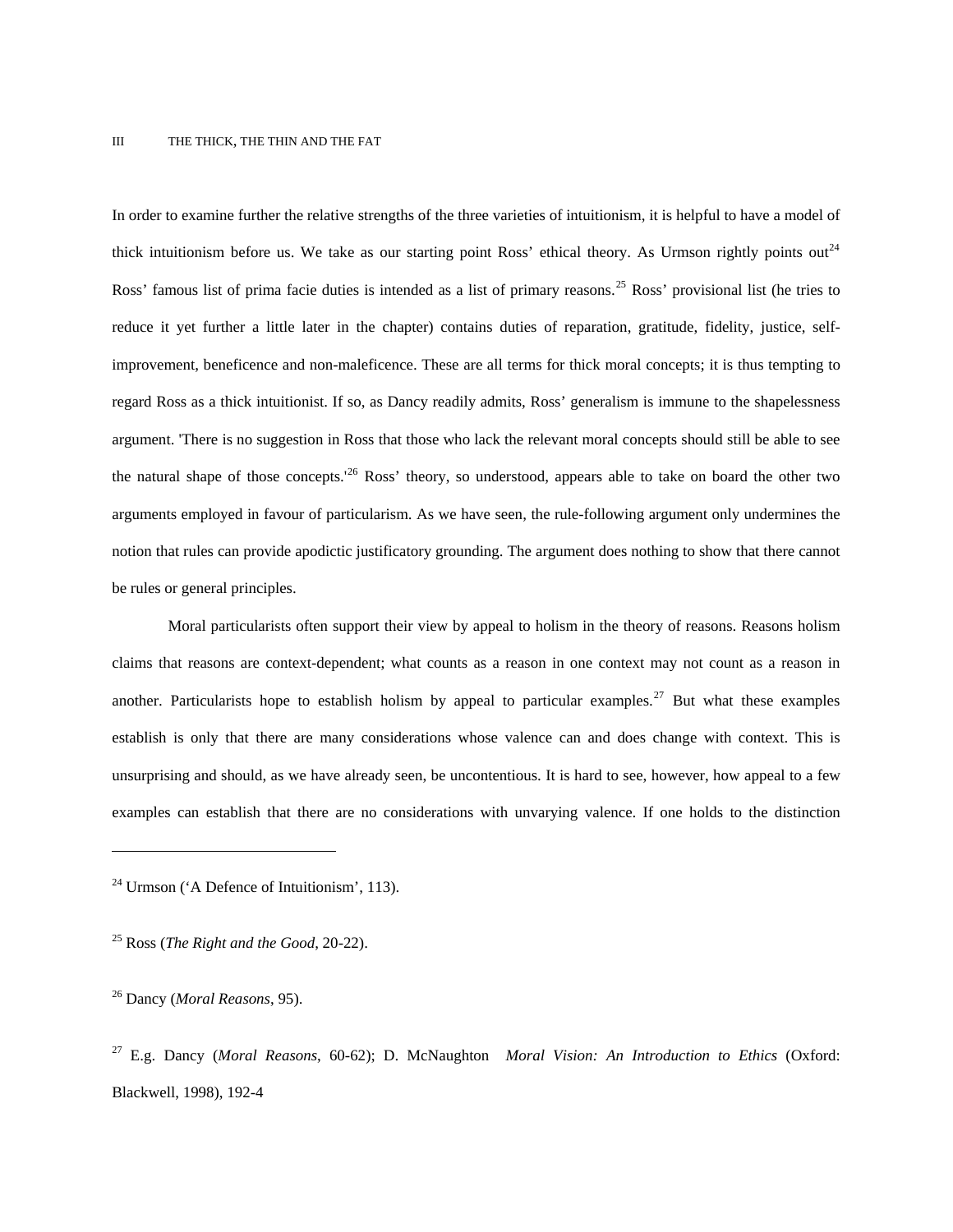between primary and secondary reasons then any convincing example of a switch in valence will merely be taken to show that the consideration in question is not a primary reason. The strategy of supplying examples is thus powerless in itself to show that there are no primary reasons. It can only show that the considerations in the examples are not primary reasons. To present the choice as being between holding that *every* consideration that can function as a reason is univalent and holding that *none* are would be to leave out of account an obvious and attractive range of middle positions.

One of us has argued elsewhere<sup>[28](#page-14-0)</sup> that Ross is best read as offering a theory of primary and secondary moral reasons, in which secondary reasons have force only in so far as it is their presence in the particular context that ensures the presence of the primary reason. Take the case of lying. That an act is a lie is, for Ross, only a secondary reason against it. Lying is normally prima facie wrong. But, in Ross' view, this is due to the fact that in standard cases lying will be both harmful and in breach of an implicit undertaking between members of a society to tell the truth. But we can imagine cases where this isn't so, such as the one Dancy offers us where I play Contraband with my children. Since the whole point and fun of the game is to lie, no harm is done and the implicit contract is suspended. In such cases, that a statement would be a lie does not tell at all against making it; indeed, given the purpose of the game, it may well be a reason for making it. There is nothing in Ross' account that rules out the possibility that any property of an act may be secondarily morally relevant on some occasion. But many of these features do not, in themselves, seem to have any moral significance. The beauty of Ross' account is that it explains how some features, such as lying, are ones that do normally have moral significance -- because in all standard contexts they matter morally -- while allowing that there can be special circumstances in which their normal relevance is cancelled.

 We develop below an account of thick intuitionism according to which non-moral features can enter weak moral principles, but only with evaluative riders attached. The evaluative riders lend moral shape to more commonly important non-moral features.<sup>[29](#page-14-1)</sup> Thin intuitionism, by contrast, seems unable to offer any satisfying explanation for

 $\overline{a}$ 

<span id="page-14-0"></span><sup>28</sup> D. McNaughton, `An Unconnected Heap of Duties?' *Philosophical Quarterly*, **46**, (1996), 433-447

<span id="page-14-1"></span> $^{29}$  The strategy we employ is, of course, not the same as the one attributed to Ross in the previous paragraph, but develops Ross' approach in a significantly different way.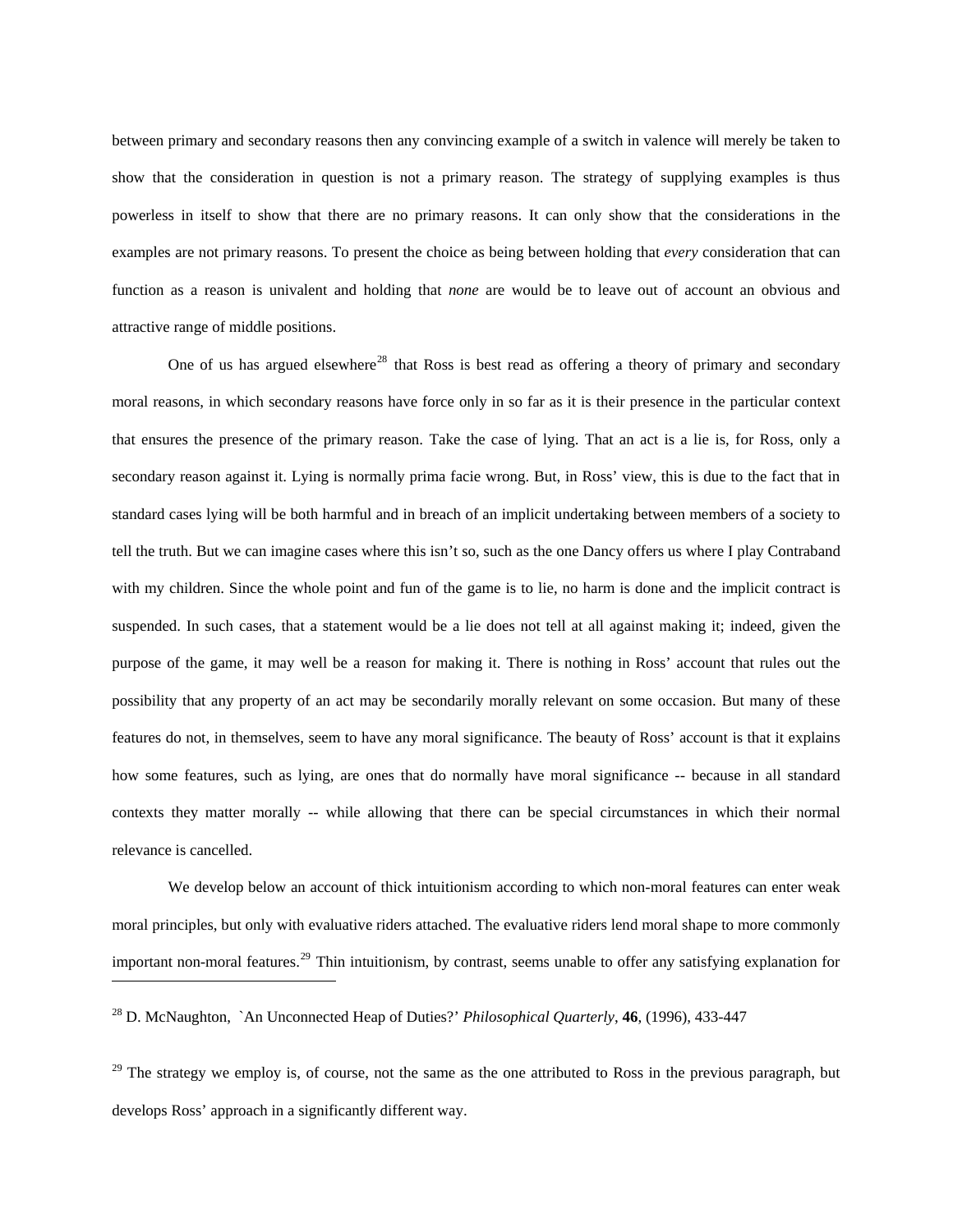the fact that there are some non-moral properties that are more 'central' than others, and yet can still switch valence on occasion.[30](#page-15-0) It explains neither why they do commonly count, nor why they don't count when they don't.

 How could a Ross-style thick intuitionism be shown to be unsustainable? It is not sufficient to show that Ross' particular list is in error, for he may have made a mistake of mere detail. What would have to be shown is that no sensible amendments to Ross could yield a plausible thick intuitionism that fitted well with our moral intuitions. Since a thick intuitionism occupies a midpoint between the thin and the fat, Ross' theory is vulnerable on both sides. On the one, there might be arguments to show that there are plausible fat principles. That is, it might turn out that there is some feature, on Ross' list or some successor, that is a plausible candidate for a primary reason and that can be wholly spelled out in non-evaluative terms. On the other, it might turn out that no plausible examples of primary reasons can be found, even when couched in evaluative terms. It might be that there just are no features that only count one way.

 Clearly, fully assessing both Ross' list and possible amendments to it is beyond the scope of this paper. But by discussing a few examples we intend to bring out certain structural features of any plausible thick intuitionism. Some of the features on Ross' list appear to fit the thick model very well. It can plausibly be held that the fact that an act is just, for instance, always counts in its favour. And justice is a thick moral concept whose content, it seems reasonable to assume, cannot be spelled out in descriptive terms because it is naturally shapeless. Certainly Ross' account of justice makes unabashed use of the ineliminably evaluative notion of merit, for he takes justice to require distribution according to desert.

 Non-maleficence is less straightforward. First, can one be injured as a result of *fair* competition? If no, then the concept of injury involves that of fairness, and is thick. If yes, then an evaluative rider is required: it is prima facie wrong to injure others unless in the context of fair competition. In any case, there are other grounds for thinking injury a morally thick notion. It is linked to (among other things) the idea of thwarting another's needs, where needs include morally thick aspects of a life. $31$ 

<span id="page-15-0"></span><sup>30</sup> Dancy (*Moral Reasons*, 67).

<span id="page-15-1"></span> $31$  Thanks to Berys Gaut for this suggestion.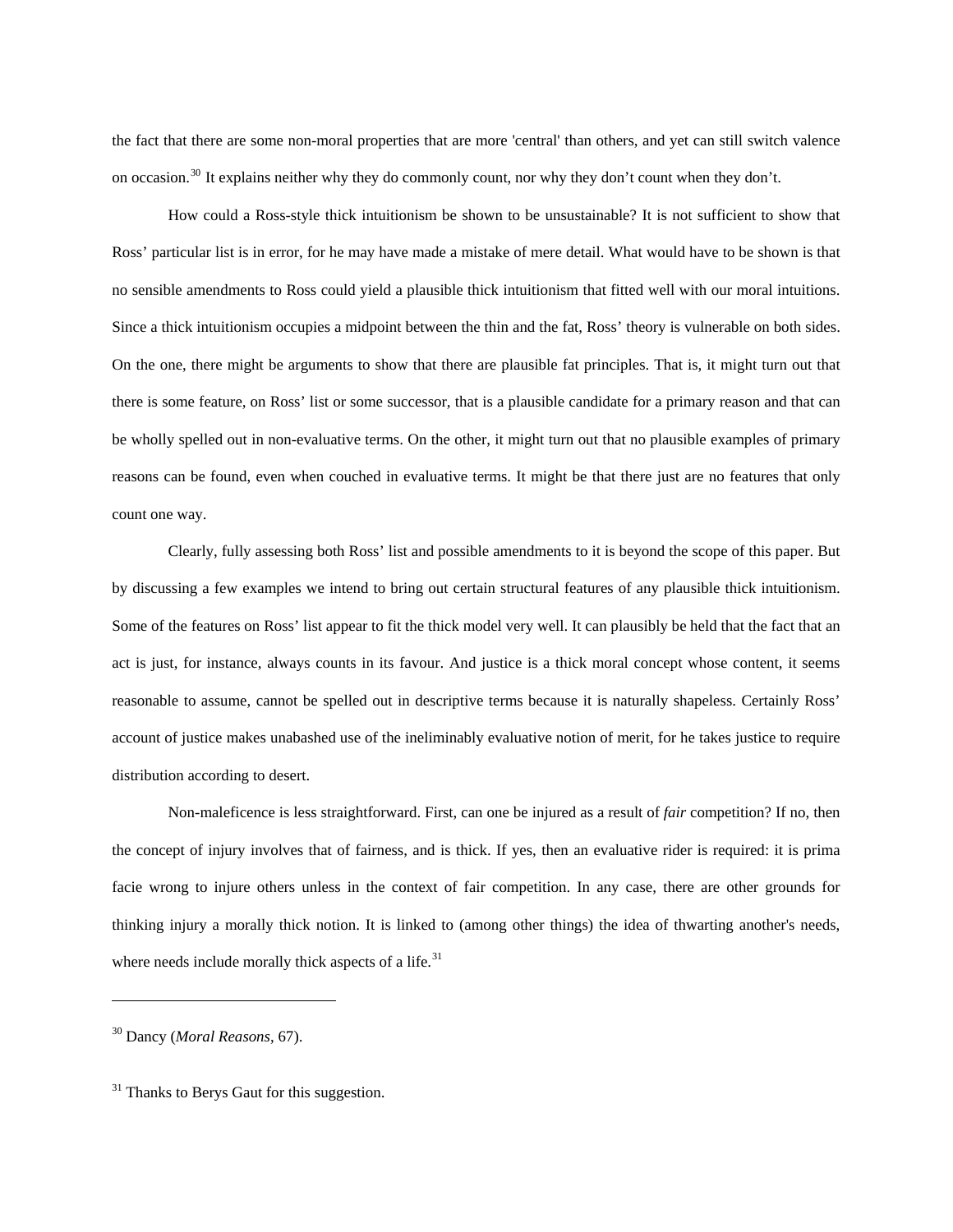Other members of the list are trickier still. Take the duty to keep promises. It is hard to see how promisekeeping could fail to be on any deontologist's list of prima facie duties. Yet it might well be claimed that, while promise-keeping is a notion with moral significance, it is not itself an evaluative notion, but one that can be spelled out in non-moral vocabulary.<sup>[32](#page-16-0)</sup> So it looks as if what we have here is a fat rule (a univalent non-moral feature). However, there are occasions on which the fact that I have promised carries no moral weight, gives me no reason to keep it. Suppose that I have promised to do something deeply immoral, such as a contract killing. Do I have *some* moral reason to carry out the killing in virtue of the promise, a reason that is outweighed by the duty of nonmaleficence? It seems more plausible to think that here the promise counts for nothing, morally speaking. Or take the case of a promise extracted under severe duress, such as torture or threats. The duress does not just weaken my obligation; it cancels it.

 We suggest that a moral principle may draw attention to a feature that is always relevant, and relevant in the same way, under certain implicit conditions.<sup>[33](#page-16-1)</sup> In our example, provided that one's promise is not given under duress and is not an undertaking to do something immoral, then it supplies one with a moral reason to act so as to keep it. We don't normally spell out these conditions when articulating the principle, both to keep it simple and because the principle is, as it were, written with the standard case in view. But the list of conditions is not openended, and it is knowable in advance. It has a rationale. The conditions are inherent in a proper understanding of the nature and role of promising in the fabric of our moral life. Since promising is an institution for placing oneself under a moral obligation to perform an act, there would clearly be something self-defeating in allowing that one could use the institution to place oneself under a moral obligation to do an immoral act -- an act that one had a moral obligation not to do. Similarly, if one could be coerced into putting oneself under an obligation, then those who acted immorally in acting coercively could put their victims in the position of being under an obligation to them, which is clearly morally objectionable.

<span id="page-16-0"></span><sup>32</sup> J. Searle, 'How to derive "ought" from "is"', *Philosophical Review*, **73** (1964), 43-58. Repr. in P. Foot (ed.) *Theories of Ethics* (Oxford: Oxford University Press, 1967), 101-114.

<span id="page-16-1"></span><sup>&</sup>lt;sup>33</sup> We are grateful to Tom Baldwin for this suggestion.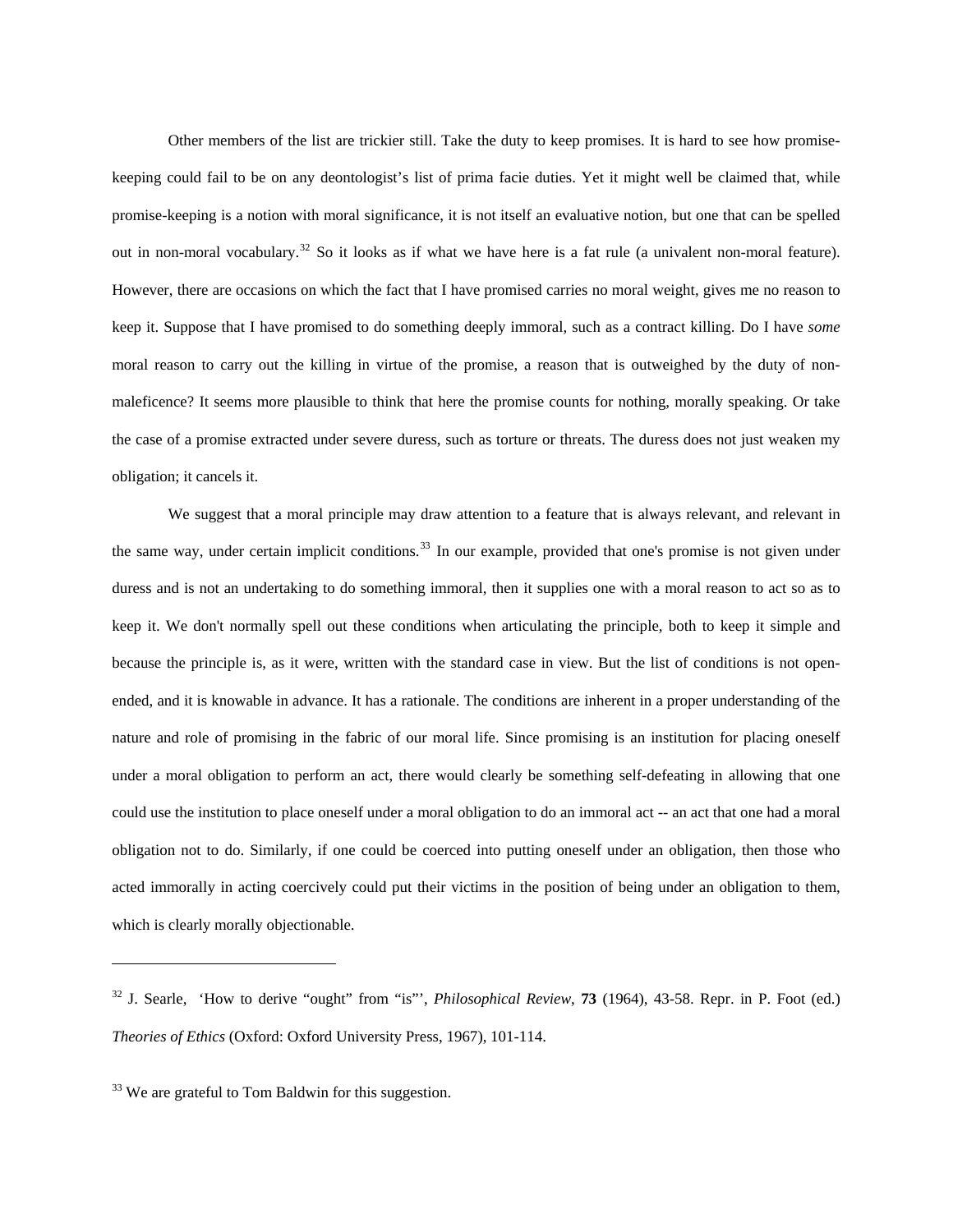Note that we are back with thick intuitionism, because the conditions cannot be spelled out in purely nonmoral terms. The notion of coercion here, for example, is not the mere use of force, for promises that are forced from one can still have moral weight. Once Milosevic had agreed to withdraw from Kosovo it would have been a breach of faith if he had attacked NATO troops, even though his promise was extracted by the use of force and the threat of further force. And we condemn those Argentinian soldiers who, during the Falklands war, are alleged to have indicated that they were surrendering and subsequently opened fire, even though force was used to make them surrender. It is, rather, *unjust* coercion (the use of force where the person using it has no *right* to do so) that invalidates the normal force of a promise, as does the use of trickery -- another counter-instance that can be treated along similar lines.

 In the case of promising, the primary moral reason is that one made a promise meeting the relevant conditions: it is not a promise to do something immoral and it is not extracted under unjust duress. That an action would be the keeping of such a promise always counts in its favour. We have a univalent feature. But it is not purely non-moral -- it relies upon the notions of immorality and injustice. Hence it does not fit the fat mould. And the list of conditions is not open-ended in the way thin intuitionism suggests. Even if our account of the conditions is not complete and someone were to come up with an ingenious counter-example requiring supplementation or amendment to the principle, we can be confident that the needed amendments would be variations on the kind of theme we have already seen.

 It is plausible to suppose that the concept of fidelity, which Ross uses as a blanket term to cover obligations of this type, is governed by the evaluative conditions we have spelled out. Someone who ignores a promise extracted from her under unjust duress is not committing a breach of faith. The notion of fidelity is thus, as one would have expected, a thick moral concept that cannot be fully explicated in purely non-moral terms. Indeed, there is a further respect in which fine evaluative judgement is required in order to decide whether there are reasons of fidelity for acting in a certain way. Ross rightly stresses that not all agreements or commitments are made by explicit promise. In many cases one comes to have a commitment in virtue of undertaking a series of actions; it is often a matter of moral judgement whether the way one has so far acted has placed one under a binding commitment that it would be a breach of faith not to honour.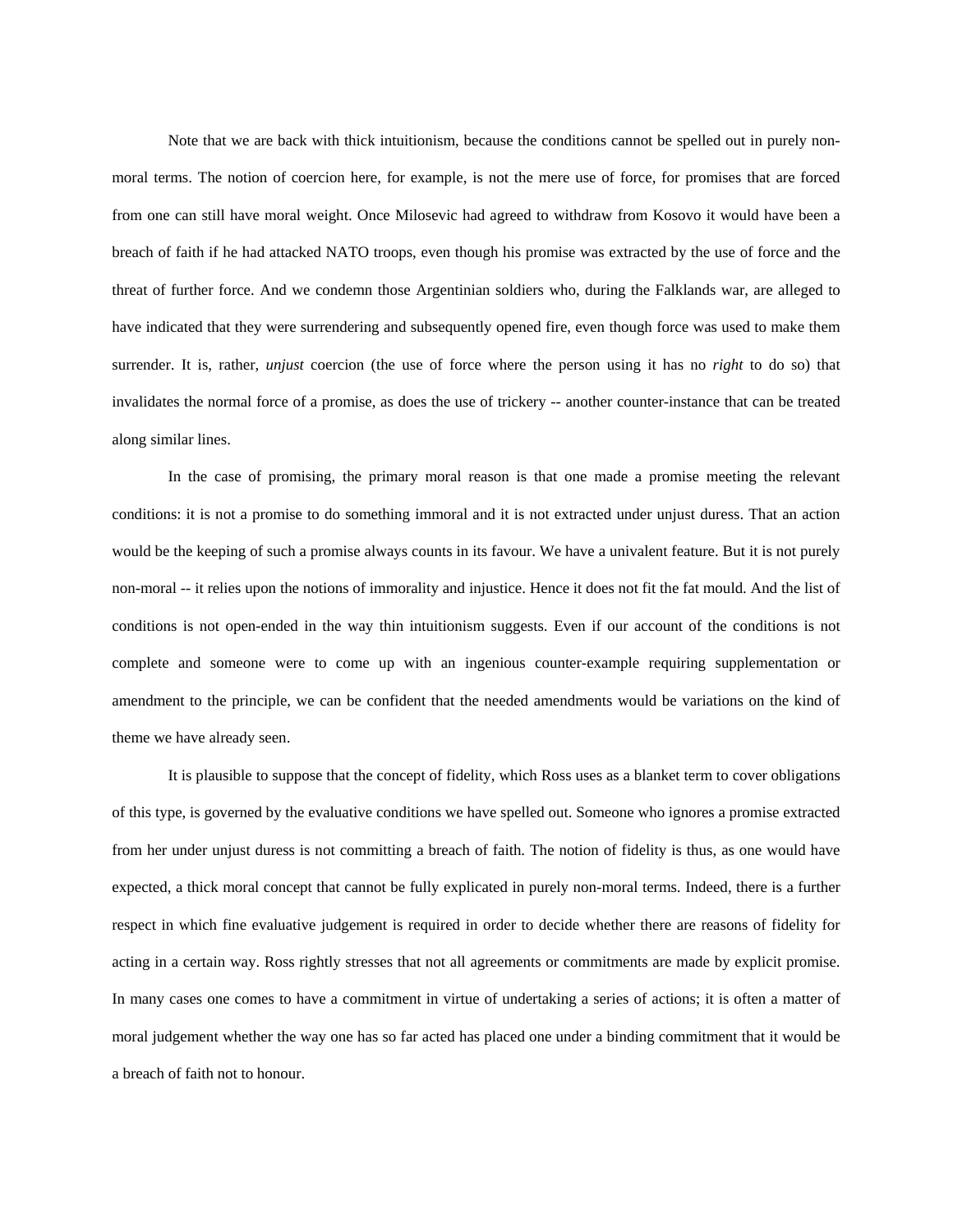Other prima facie duties on Ross' list may need similar qualification if we are to discover a feature that always counts one way. For example, it may be that one need owe no duty of gratitude to someone who has helped you, but who has acted immorally in procuring you the benefit that he is now conferring. We suspect that whether you are beholden to your benefactor in such a case will depend on the precise circumstances -- in particular, on his intentions. But it looks as if we need a similar exclusion clause to one of those we had in the case of promising, and for roughly the same reason.

 It is worth mentioning one complication. We have suggested that there are *weak moral principles* with implicit conditions. These principles spell out complex evaluative features that always (morally) count one way. But our original exposition (following Urmson) was in terms of primary *reasons*. The original idea was that there were features of actions that were univalent reasons for acting. But the univalent feature that constitutes the reason here turns out not to be 'having made a promise' but 'having made a promise that was neither a promise to do something immoral nor extracted under unjust duress'. Dancy has urged that this is not the right way to think of reasons.<sup>[34](#page-18-0)</sup> I have reason to return your book today, because I promised to do so. It is true that, had the promise been extracted under duress, or had my returning the book been an immoral thing to do, then I would not have had such a reason. But that does not mean that the *absence* of such defeaters is itself part of the reason why I should return it. Similar remarks apply if we construe prima facie duties in terms of right-making properties. What makes it (prima facie) right to return the book is that I promised. It is not part of what makes it right that my promise was not extracted under duress, though if it had been, the returning of it would not have been (prima facie) required of me.

 There are two ways of responding to this objection. The first is to tough it out. To say that I promised is to give the most important part, but only a part, of the full reason, which should include the absence of the exclusionary circumstances. Though it sounds odd to say that the fact that the promise was not coerced is part of the reason why it is right to return the book, that oddity is to be explained in terms of the normal conventions of conversation and thought. It is not metaphysically odd or redundant. The other response is to admit the force of Dancy's objection, and to reformulate thick intuitionism accordingly. We might say, for example, that the fact that I have promised does not always provide a reason for acting, but always does so whenever certain specifiable conditions are met. This

<span id="page-18-0"></span><sup>34</sup> Dancy (*Moral Reasons*, 77).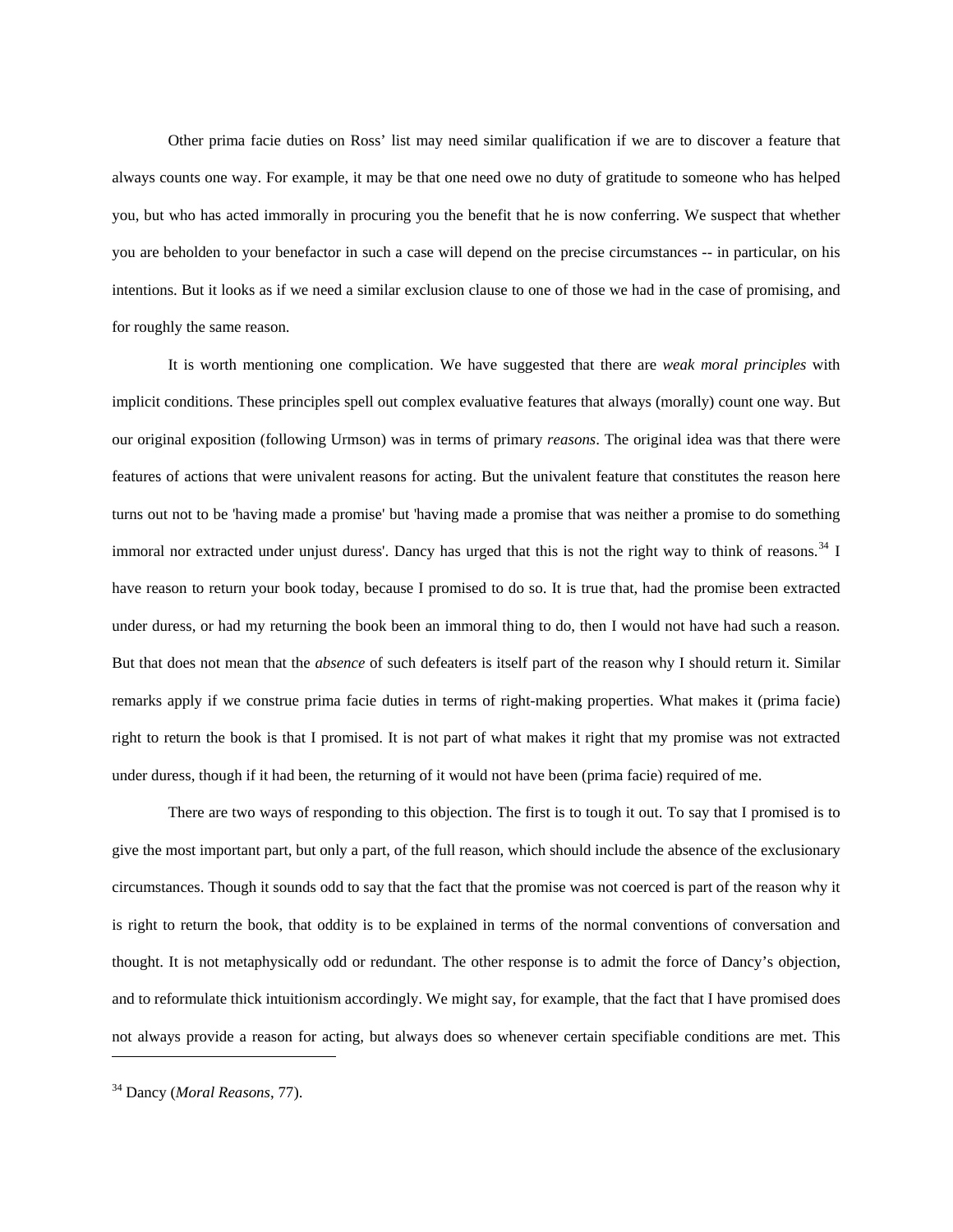would be to give up on the idea that there are univalent reasons here, but this only commits us to the letter of thin intuitionism in this instance, not its spirit, which holds that there is no way of specifying in advance how the valence of promising will alter from one new context to another.

#### IV IN DEFENCE OF THE THICK

So far we have tried to show that there are some reasons for thinking that there might be plausible weak moral principles involving thick concepts, and none involving non-moral concepts. Without a good deal more work we could not show that a fully articulated and plausible thick intuitionist moral theory can be constructed. What we hope to do in this final section is to give further reasons for preferring a thick to a thin theory.

 A thin intuitionist might claim that the flexibility of her view accords better with our moral intuitions. But it is not as though thick intuitionism is inflexible: whilst the sign of the valence of the thick concepts cannot reverse or fall to zero on this view, the magnitude of the valence can vary widely. In the case of promise-breaking (where the promise meets the relevant conditions) the valence is always negative, but the magnitude depends on such factors as the content of the promise, to whom it was made, and the circumstances under which it was broken. Suppose someone goes too far in the keeping of a promise, and does the wrong thing thereby -- she should have broken the promise in order to save a life. Does the valence of promise-breaking reverse in such a case? No, it is simply that its magnitude is outweighed by another consideration. Hare points out that the term 'industrious' is 'normally used to commend; but we can say, without any hint of irony ... "too industrious".<sup>[35](#page-19-0)</sup> Is this a case of the valence of 'industrious' reversing, or is it a case in which industriousness has been carried too far in relation to other considerations? We suspect the latter. And we are even more convinced in the central cases, such as that of someone being 'too just'. Justice always counts in favour, but it must be weighed against other considerations. It might be possible for an act to be the worse for being just. But this is not a case of valence reversal; it simply means that the act was wrong, and the right act was unjust or less just. (It might also be a remark about the motivations of the agent, but that discussion would take us too far afield.)

<span id="page-19-0"></span><sup>35</sup> Hare (*The Language of Morals*, 121).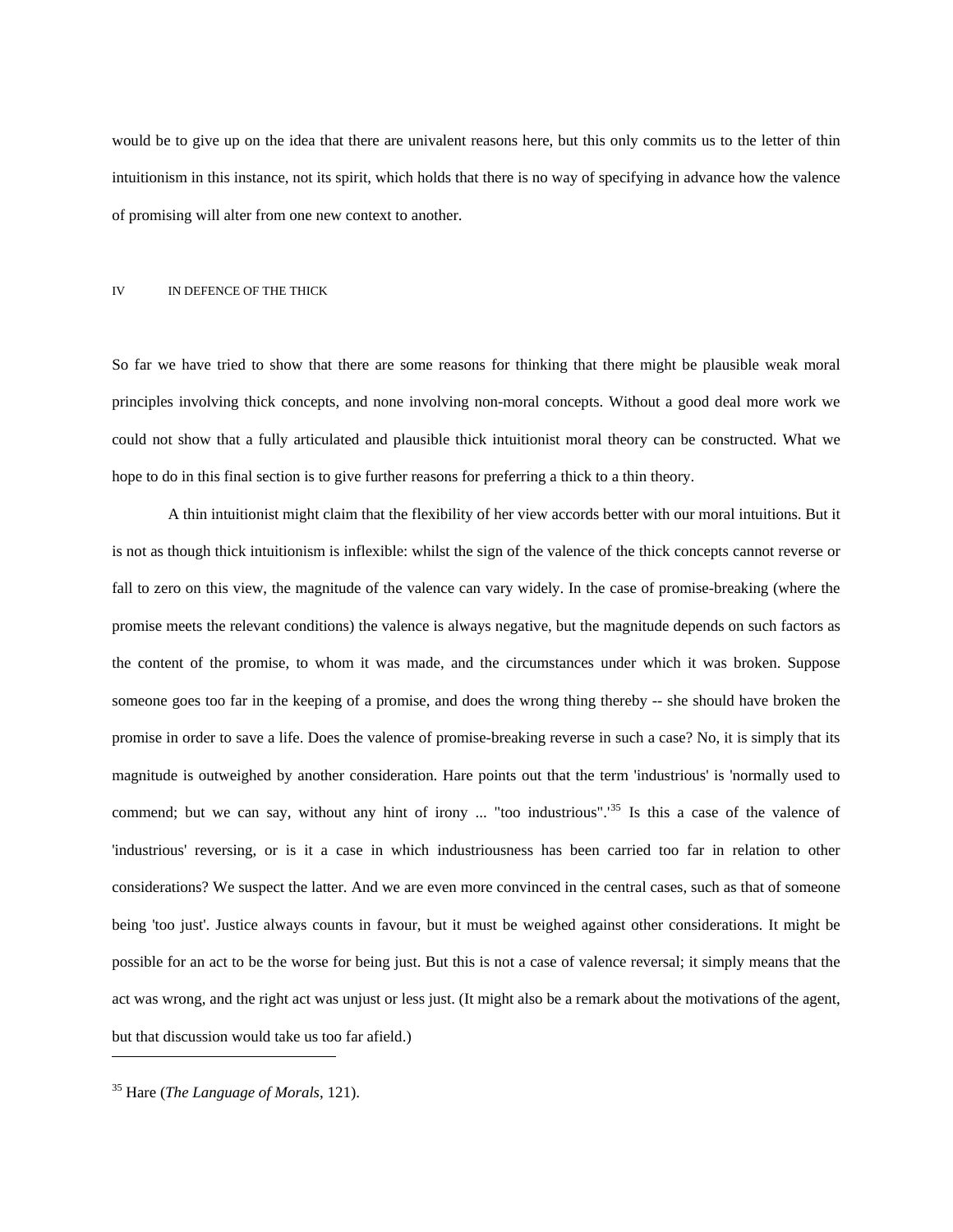Thin intuitionism does not appear to do justice to the role of thick moral concepts in our moral thinking. Recall Dancy's challenge to the fat or thick intuitionist: what reason have we to suppose that the valence of any consideration (non-moral or thick) is invariant across all possible cases? Why cannot the valence of a consideration in a particular case be reversed (or equal zero) in a new case? Our view is that, when it comes to certain thick concepts, the onus is on the thin intuitionist to justify her claim that the valence *can* vary -- it is a weakness of the position that its radical holism marks no distinction between the thick and the non-moral. There are a number of thick concepts, roughly those corresponding to the traditional virtues and vices, that seem to play a crucial role in moral justification. These moral concepts mediate between the non-moral and the thinly moral. Part of moral wisdom is the ability to locate an act in terms of all the thick properties under which it falls. Moral judgement is then aided by the fact that we know the valences of the thick properties -- we know on which side of the scale to weigh them. We have already mentioned justice, fidelity and gratitude, but there are many other examples. That an act is cruel, mean, or dishonest counts against it; that it is kind, generous or honest counts in its favour. On thin intuitionism, thick moral properties have no more intrinsic moral significance than non-moral properties. It will, presumably, turn out that these properties are 'commonly more important' than some others (although thin intuitionism owes us an account of why), but that not only understates their force, it seems to mislocate their centrality. It is not just that it is helpful to look at them first because they often count; their counting is central to their being thick *moral* concepts.

 The valences of thick properties are discovered ontogenetically as the concepts are acquired: learning about rightness and acquiring an understanding of the thick moral concepts occur in tandem, and are mutually reinforcing. Learning about justice, for example, deepens the understanding of rightness. And learning about rightness deepens the understanding of justice: we see how justice and its lack feed into rightness and wrongness. To fail to see that justice has invariant positive valence is to fail to understand fully the relevant concepts, where invariance is a modal notion because, as we have seen, it applies counterfactually -- of any act, if it were just, that would count in its favour.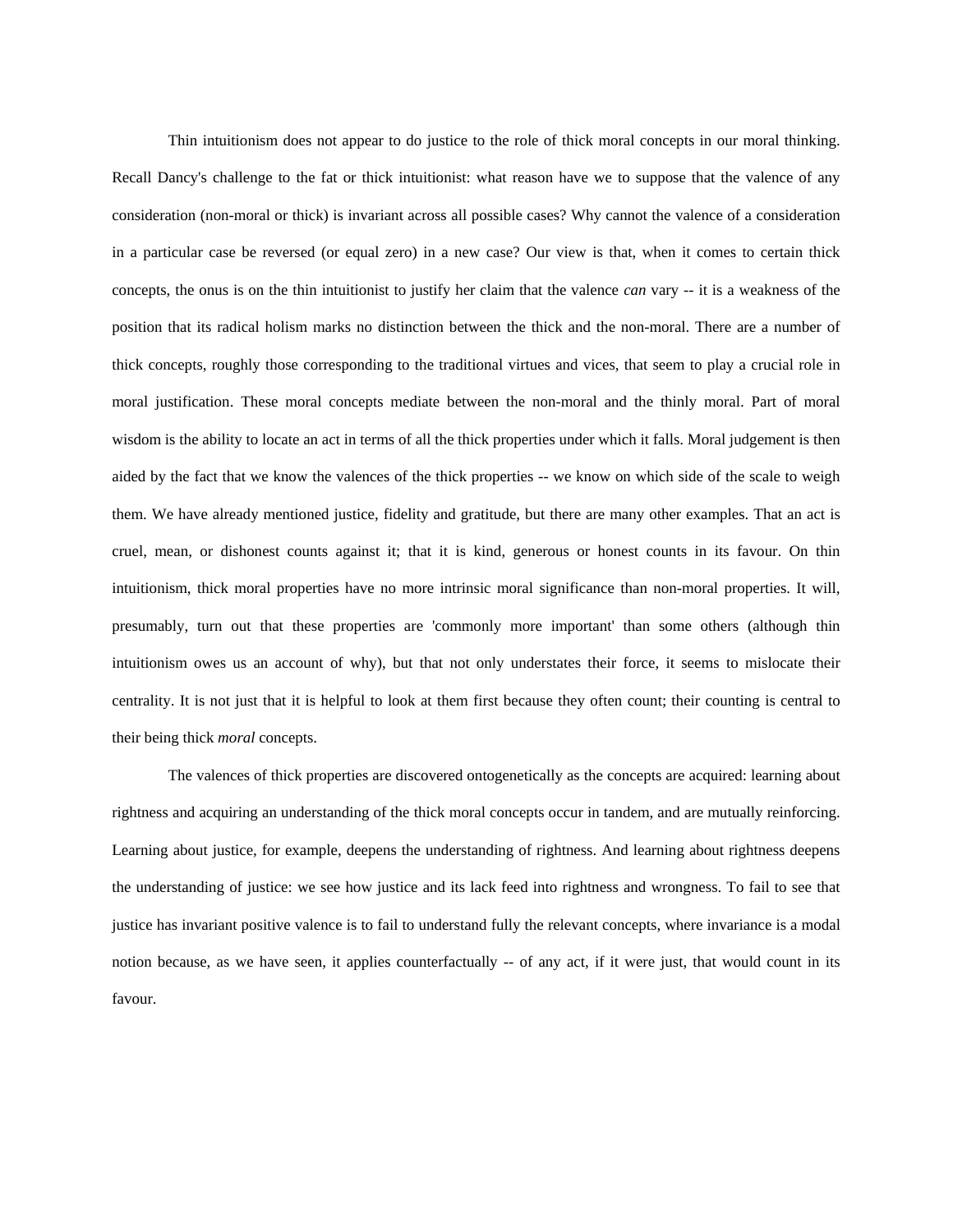Davidson, initially in response to Goodman, utilizes the notion of 'fit' between predicates.<sup>[36](#page-21-0)</sup> For example, he sees a lack of fit between the mental and the physical. In somewhat similar fashion, we might re-cast McDowell's shapelessness claim as the claim that there is a lack of fit between the moral and the non-moral predicates we use. And the thick intuitionist claims that there *is* a degree of fit between thick and thin moral properties -- the fit here being responsible for the modal fact of invariant valence. The thick intuitionist gives us the best account of moral modality.<sup>[37](#page-21-1)</sup>

Dancy wants to make room for an element of modality in the moral domain.<sup>[38](#page-21-2)</sup> He attempts to account for this as follows.<sup>[39](#page-21-3)</sup> What we learn in a particular case, when we notice a feature making a moral difference, is that it is possible for the feature in question to make a difference. And in certain modal logics (e.g., S5) the following holds: if possibly P then necessarily possibly P. So we have necessity in the picture. However, we are not convinced that this is a satisfactory account of moral modality -- it is too easily paralleled in low-level non-moral cases. My car does not start, and I learn that this is due to water in the distributor. So I learn that water in the distributor can make a difference to whether my car starts. Hence I learn that necessarily it is possible for water in the distributor to make a difference to whether my car starts.

 The fat intuitionist denies shapelessness and claims that there is a degree of fit between some non-moral features and the thin moral properties. And she also owes us an explanation.

<span id="page-21-0"></span><sup>36</sup> D. Davidson, 'Emeroses by other names', *Journal of Philosophy*, 63, (1996), 778-780. Repr. in *Essays on Actions and Events* (Oxford: Clarendon Press, 1980), 225-8. Davidson, 'Mental Events', in L. Foster and J. W. Swanson (eds.), *Experience and Theory* (University of Massachusetts Press and Duckworth, 1970). Repr. in *Essays on Actions and Events*, 207-224.

<span id="page-21-1"></span> $37$  A lot more needs to be said here of course, concerning such tricky matters as scientific 'laws' and their support of counterfactuals but space does not permit.

<span id="page-21-2"></span><sup>38</sup> Dancy (*Moral Reasons*, pp.69-70).

<span id="page-21-3"></span><sup>39</sup> Dancy (*Moral Reasons*, p.70, and n. 11, 72).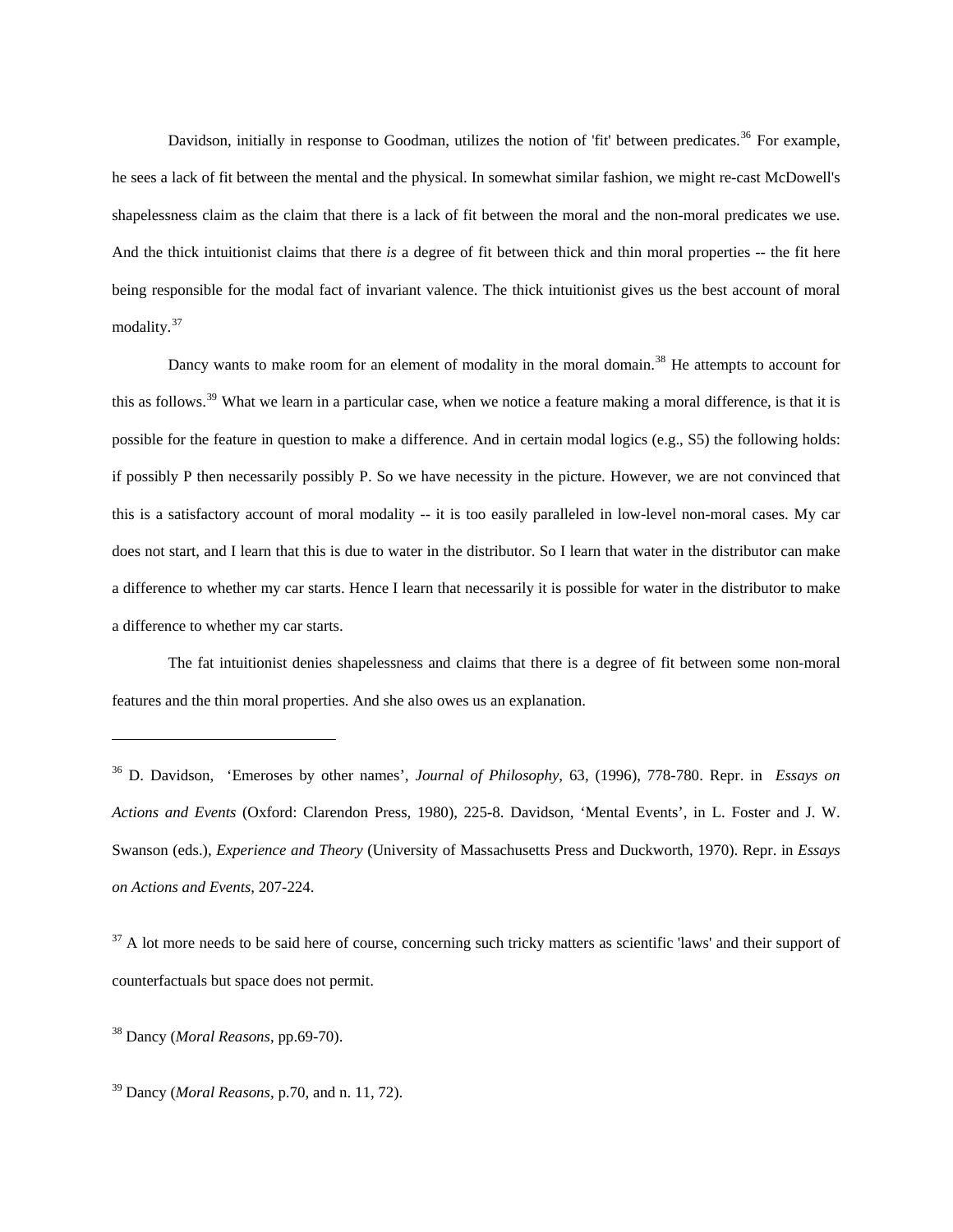What other work do weak principles do for the thick intuitionist? Do they, for instance,

help us see what is relevant in a new case? On Ross' view, I come to apprehend the prima facie moral principles by a process of intuitive induction; that is, I notice that one or more particular acts are prima facie right in being (say) just, and then come to realize that there is a self-evident necessary general truth here. Since, however, I could only come to recognize the general principle because I am capable of recognizing straight off that an action is prima facie right in virtue of being just, I do not use this general moral principle to *infer* that another just act is prima facie right -- I can see this straight off, on normal occasions, just as I could in the first cases.<sup>[40](#page-22-0)</sup> Dancy concludes from this that 'moral principles play no epistemological role'.<sup>[41](#page-22-1)</sup>

 However, first, if one admits, as Ross does, that there are exceptional circumstances in which one 'apprehends individual facts by deduction from general principles<sup> $42$ </sup> then it is an exaggeration to say that principles play no epistemological role. And, second, Dancy's argument seems to assume that the only epistemological role a principle could play is by acting as a major premise in a deductive inference. But it can inform what we are able to see 'directly' (this is part of the point of the discussion of shape). Cases vary in complexity and obscurity. It may be that it is only when we have grasped the general principle that we can see in less straightforward cases both that an action is just (among other things, we know that this is something to look for) and that it is prima facie right in virtue of being so. Weak principles help us apprehend what to do; they help us capture relevant features and help us see how they are relevant.

 Weak principles also help us to justify our actions, even in tricky cases. It may be unclear whether the fact that I have promised does make a difference. Where there is genuine uncertainty, it is helpful to be able to appeal to the principle of fidelity and to reflect on the kinds of case that constitute the exceptions. Only conditions of a certain kind are allowed to disqualify the making of a promise from having its normal force. While we still have to judge

 $\overline{a}$ 

<span id="page-22-0"></span><sup>40</sup> W. D. Ross, *Foundations of Ethics* (Oxford: Clarendon Press, 1939) 168-71.

<span id="page-22-1"></span><sup>41</sup> Dancy (*Moral Reasons*, 95).

<span id="page-22-2"></span><sup>42</sup> Ross (*Foundations of Ethics*, 171).